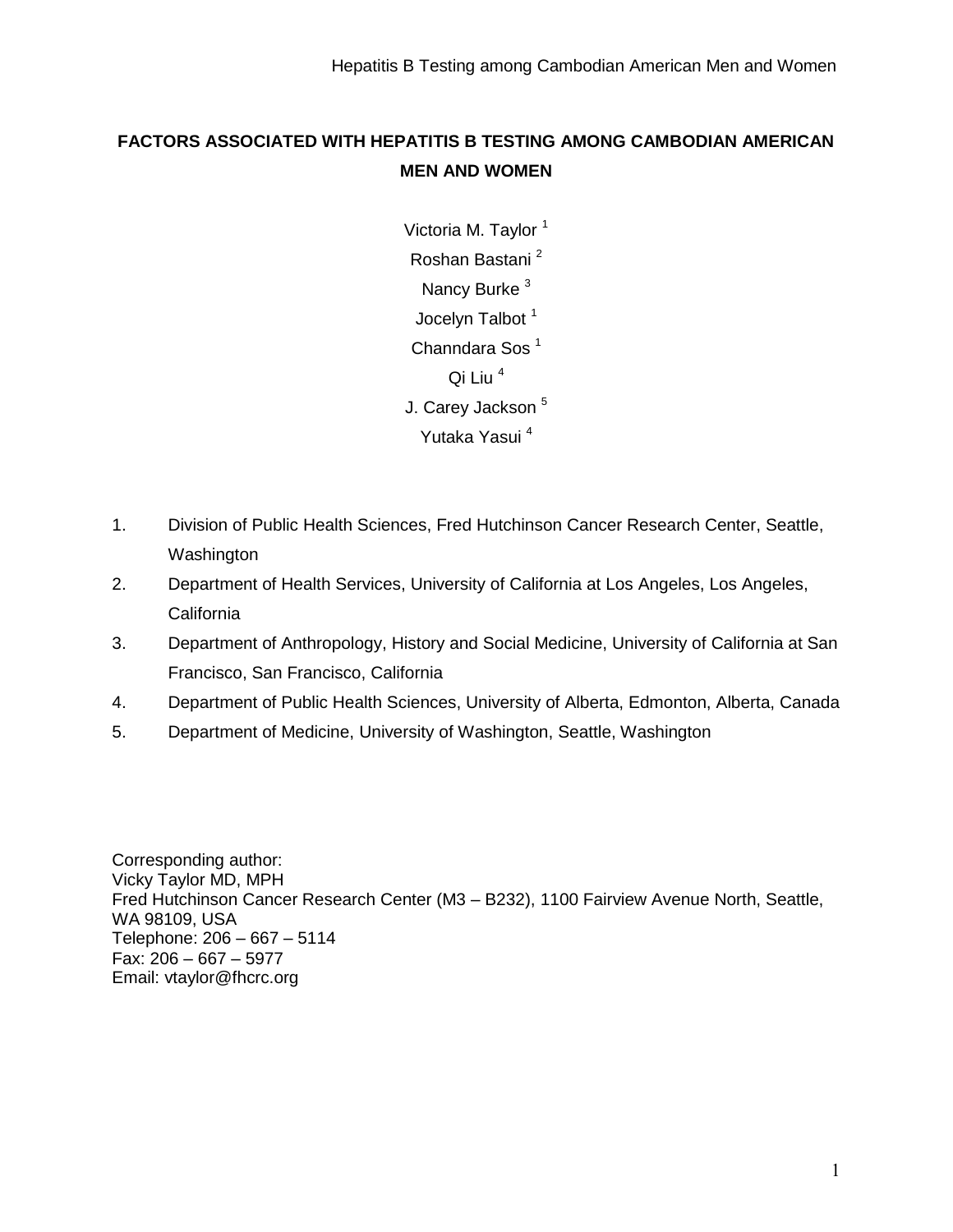### **ABSTRACT**

**Background:** Cambodian Americans have an elevated risk of liver cancer. This health disparity is attributable to high rates of hepatitis B virus (HBV) infection. Our study examined factors associated with HBV testing among Cambodian men and women. **Methods:** A populationbased survey was conducted in the Seattle area. The Health Behavior Framework guided our survey instrument development. We attempted to interview a man and a woman in each household. **Results:** The sample included 300 men and 367 women. About one-half of the male (45%) and female (54%) respondents had been tested for HBV. Two factors were independently associated with testing among men and women: a doctor had recommended testing and had asked a doctor for testing. Knowing that someone who looks and feels healthy can spread HBV was independently associated with testing among men. **Discussion:** Low levels of HBV testing remain a public health problem among Cambodians. Interventions should improve patientprovider communication by encouraging providers who serve Cambodians to recommend HBV testing, as well as by empowering Cambodians to ask for testing.

**Key Words:** Cambodian Americans, Hepatitis B Testing, Immigrant Health, Liver Cancer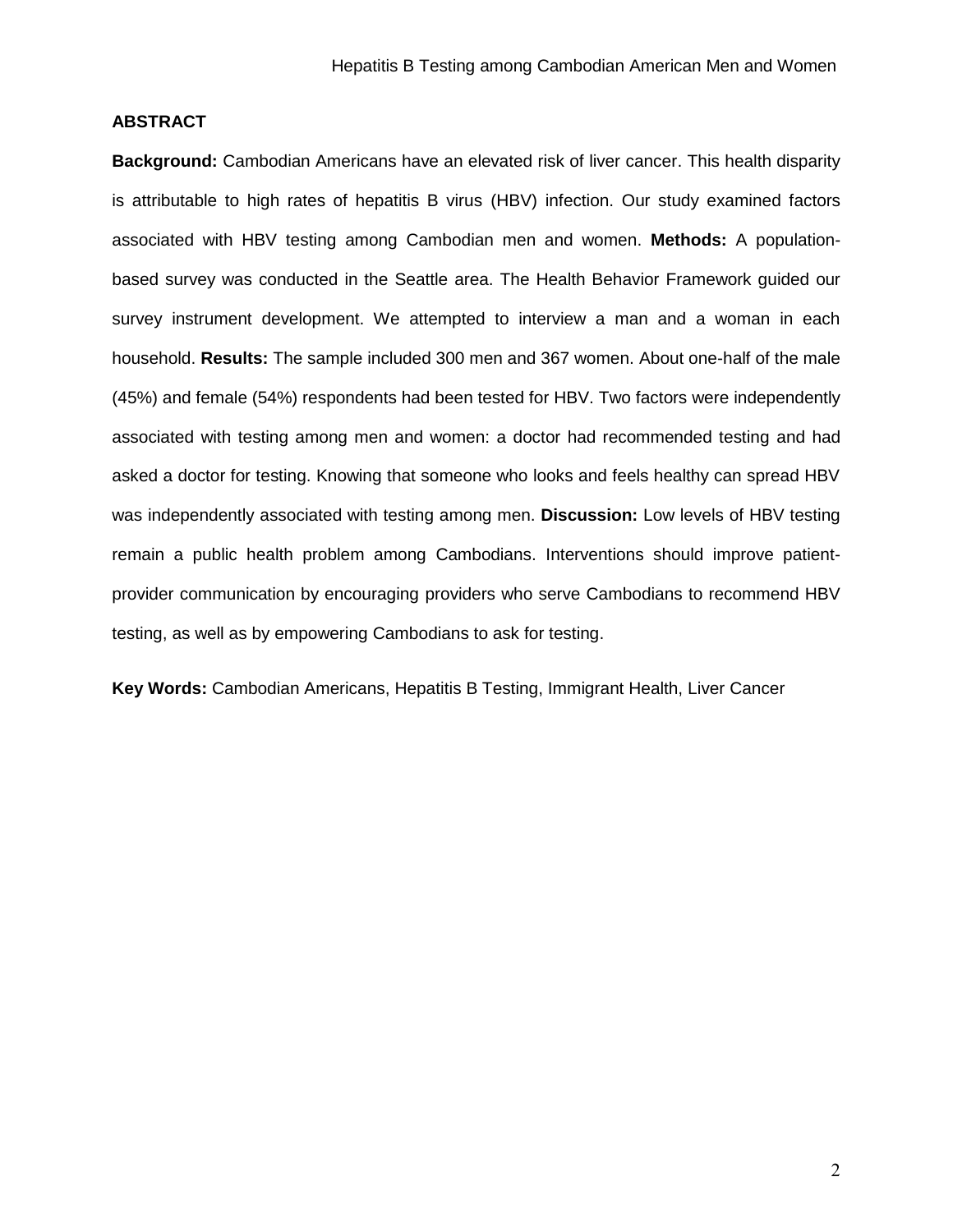#### **INTRODUCTION**

The 2000 United States (US) Census counted 206,000 Cambodians [1]. However, Census figures are widely considered to represent an undercount of the actual population in refugee and immigrant groups [2]. More recent estimates indicate that the Cambodian American population now approaches 250,000 [3]. Over 99% of Cambodian Americans came to the US as refugees or immigrants over the last three decades, or are the children of these individuals [1]. The majority of Cambodians live in one of three states: California, Massachusetts, and Washington [4].

While liver cancer is an uncommon tumor in the US, it is the most common malignancy in many Asian countries [5,6]. Over 80% of hepatic malignancies among Asian Americans are etiologically associated with hepatitis B virus (HBV) infection [7]. Individuals of Southeast Asian (including Cambodian, Laotian, and Vietnamese) descent have a substantially elevated risk of primary liver cancer when compared to all other racial/ethnic groups in the US [8,9]. Cancer registry data show that the incidence rate among Cambodian men exceeds 50 per 100,000, compared to 7 per 100,000 among non-Latino white men. The rates for Cambodian and non-Latina white women are 14 per 100,000 and 3 per 100,000, respectively [8].

In Asian countries where HBV is highly endemic, transmission often occurs vertically at birth [5]. However, several serologic studies conducted in the US show that the prevalence of previous infection increases steadily with age in Southeast Asian immigrant populations. Therefore, it is clear that horizontal transmission, through close household contact, also contributes to high HBV infection rates among Southeast Asians [10,11]. Finally, Southeast Asian adolescents and adults are at risk of HBV infection from sexual activity with other members of their community [12].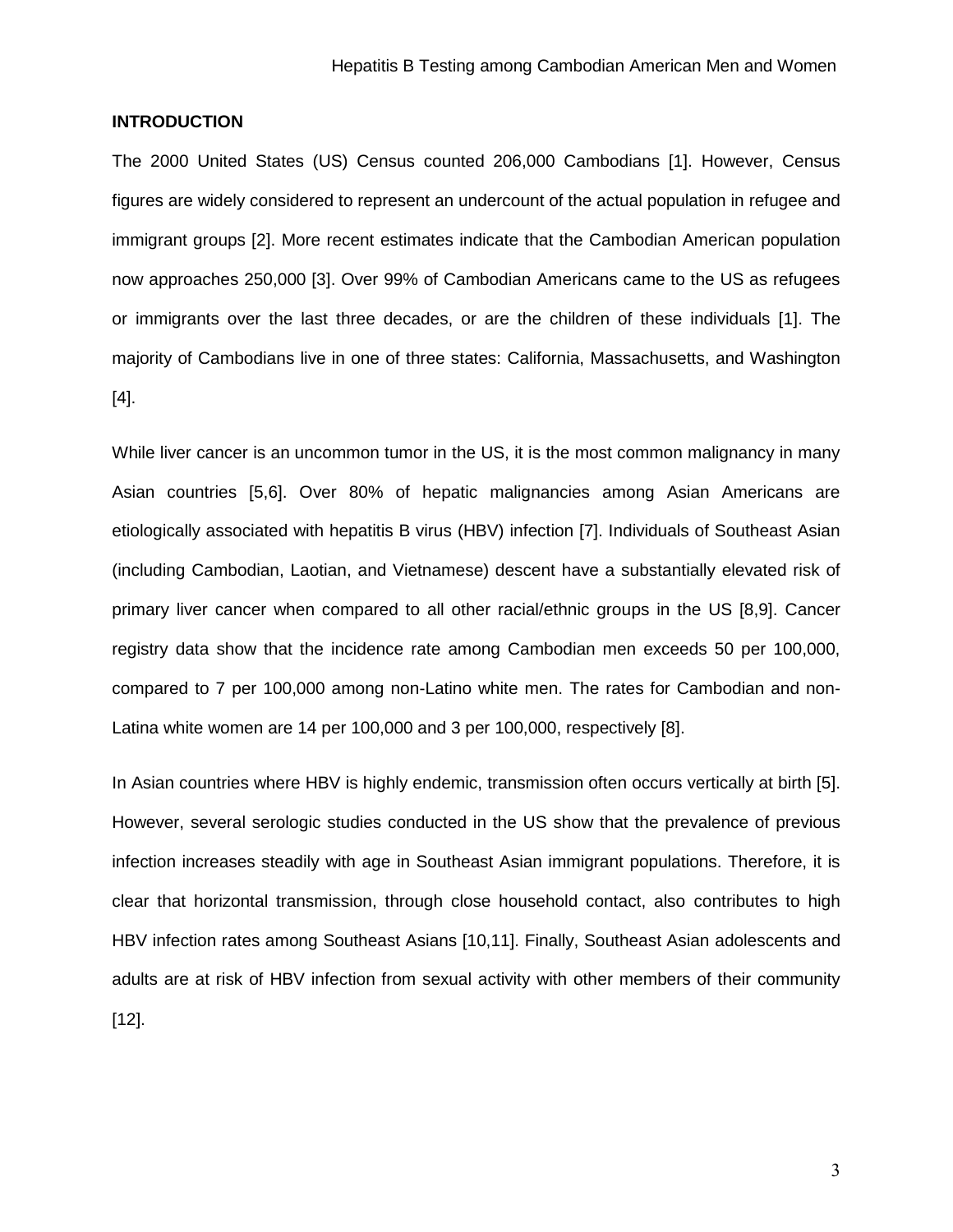#### Hepatitis B Testing among Cambodian American Men and Women

Exposure to HBV often results in a self-limiting infection that can be asymptomatic or present as acute hepatitis, usually followed by immunity. However, a significant proportion of those exposed to HBV become chronically infected. These individuals continue to be potentially infectious to others and are at considerable risk of liver cancer, chronic active hepatitis, and cirrhosis [13,14]. Available data indicate that about 10% of Cambodian immigrants have evidence of chronic HBV infection, compared to less than 0.5% of the general US population [15,16].

The Centers for Disease Control and Prevention (CDC) recommend HBV testing for all immigrants from endemic areas of the world, as well as their US-born children [17]. Serologic testing allows the identification of individuals who have chronic HBV infection and, therefore, should be screened for the development of liver cancer, may benefit from treatment with antiviral medications, and should take precautions against infecting others [18-21]. It also allows the identification of individuals who have never been exposed to HBV, remain susceptible to future infection, and should be vaccinated against the virus [12,18].

A recent review of the published literature found that many Asian Americans have low levels of HBV awareness and knowledge, and have not been tested for HBV. The review also found that demographic characteristics, knowledge and health beliefs with respect to HBV, and health care system factors are all associated with HBV testing in Chinese American and Vietnamese American communities [22].

Viral hepatitis has recently received increasing attention in the US [23,24]. First, the Institute of Medicine (IOM) released its report addressing a national strategy for the prevention and control of hepatitis B and hepatitis C [23]. Second, the Department of Health and Human Services (DHSS) released its action plan for the prevention, care, and treatment of viral hepatitis [24]. The IOM report and DHSS plan call for HBV research and educational efforts focusing on at-risk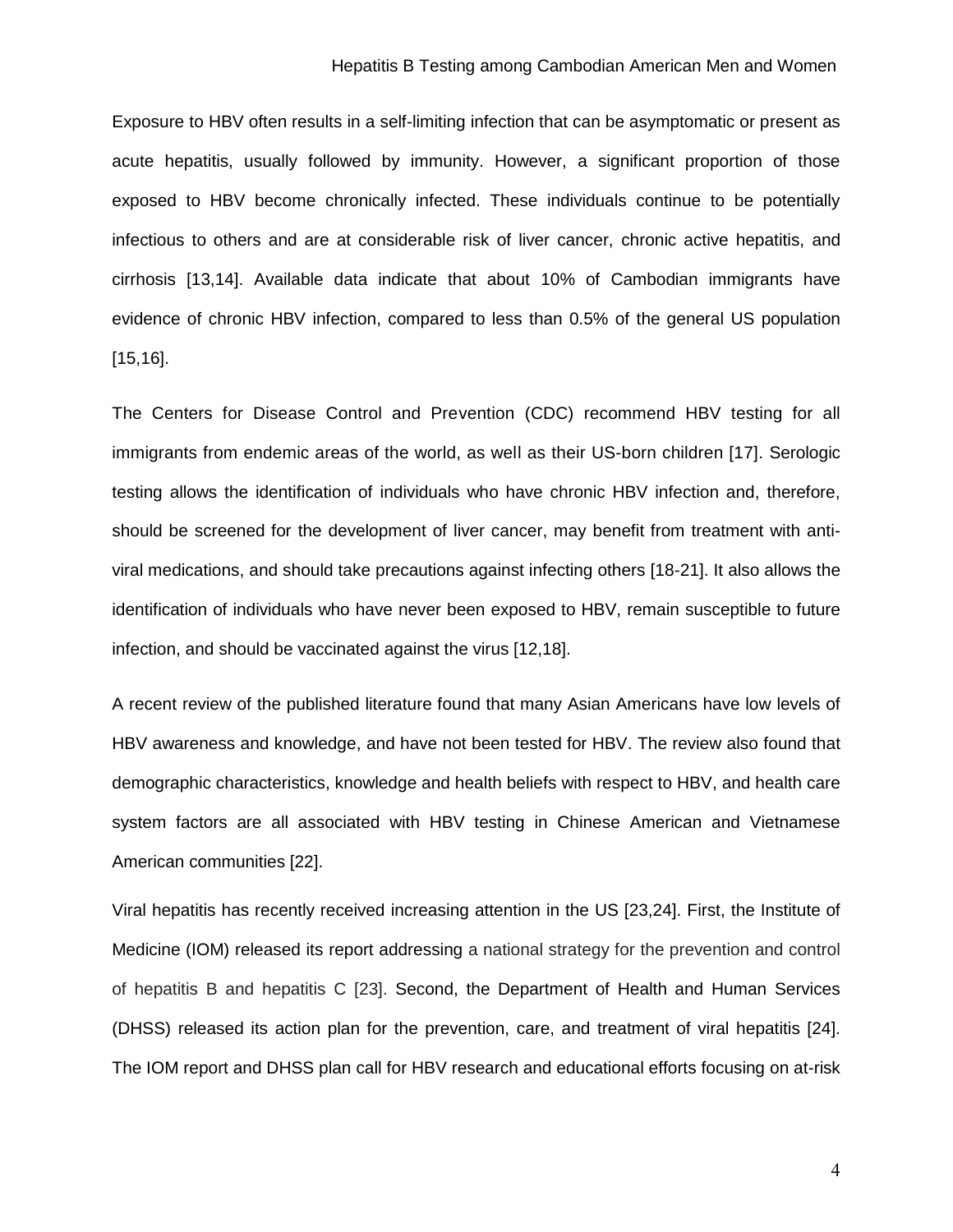populations, and emphasize the importance of assessing HBV knowledge and practices among foreign-born populations from endemic geographic areas such as Southeast Asia [23,24].

We conducted a population-based survey of Cambodian households in the metropolitan Seattle area of Washington State during 2010. Our survey instrument development was guided by the Health Behavior Framework (HBF) which represents a synthesis of some of the major theoretical formulations in the area of health behavior, as well as an earlier qualitative study [25- 28]. Survey items addressed the following constructs: demographic characteristics, acculturation, health care system factors, knowledge, health beliefs, and communication with others. Our goal was to obtain information about HBV testing barriers and facilitators that could be used to develop educational materials and intervention strategies for Cambodian communities in the US.

#### **METHODS**

#### **Study Overview**

We collaborate with an advisory group of 10 Cambodian community leaders. These individuals are Cambodian Americans who work for health and social services organizations. The advisory group provided advice about our sampling approach, survey implementation procedures, and survey instrument. Our survey was conducted over a six-month period (February–July, 2010). The Fred Hutchinson Cancer Research Center Institutional Review Board approved our survey instrument and study procedures. Individuals were eligible for the study if they were of Cambodian descent and in the 20–64 age group.

#### **Sampling**

Commonly used survey sampling methods, such as random digit dialing, are cost-prohibitive for surveys of smaller racial/ethnic populations. Therefore, name lists are often used to identify members of Asian immigrant communities [29]. We applied a list of Cambodian last names to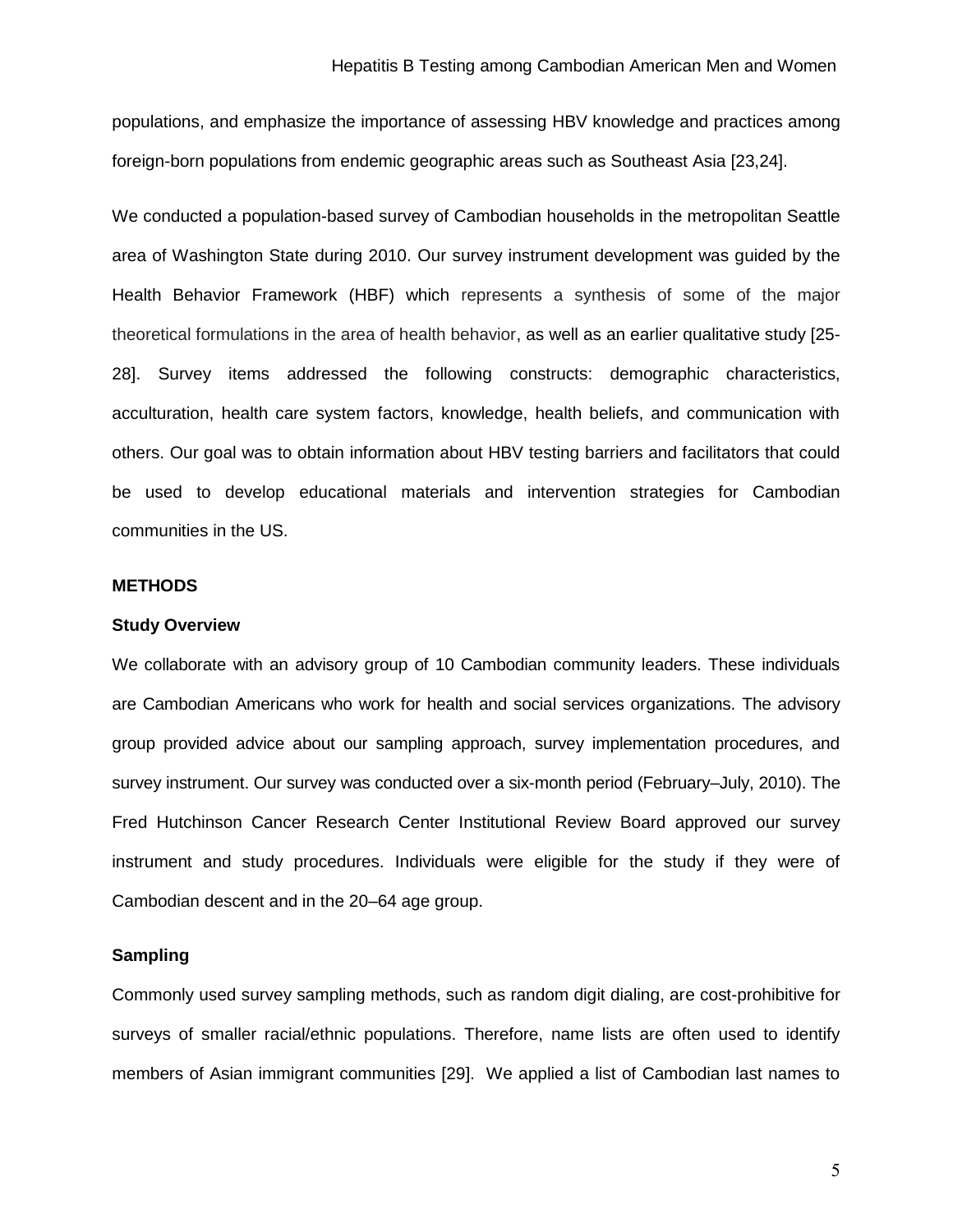an electronic database of telephone listings for the metropolitan Seattle area. Specifically, we identified 1,147 addresses that were located in metropolitan Seattle (King County and the southern part of Snohomish County) and were associated with one of the Cambodian last names. All these addresses were included in our survey sample.

#### **Survey Interviewers**

Our survey workers were recruited from the Cambodian community (with the assistance of our advisory group members). They were all bilingual and bicultural Cambodian Americans. The interviewers attended a two-day training that covered human subjects issues (such as confidentiality), as well as general and project-specific interviewing techniques (such as dealing with participants' potential concerns about sensitive questions).

#### **Survey Recruitment**

Addresses in our survey sample received an introductory letter (Khmer and English versions) from the project. Surveys were conducted in participants' homes by our project interviewers (approximately two weeks after introductory mailings). Male survey workers interviewed men and female survey workers interviewed women. Written informed consent was obtained from participants immediately prior to survey completion. Respondents were given the option of completing their survey in Khmer or English, and received a \$20 grocery store card as a token of appreciation for their time. Five door-to-door attempts were made to contact each household (including at least one daytime, one evening, and one weekend attempt). Each interview took approximately 30 minutes to complete.

#### **Participant Selection**

Cambodians in the 20–64 age group were included in our survey. Because the survey was used to recruit men and women for a subsequent liver cancer control household intervention program, we aimed to interview a man and a woman aged 20 to 64 years in each household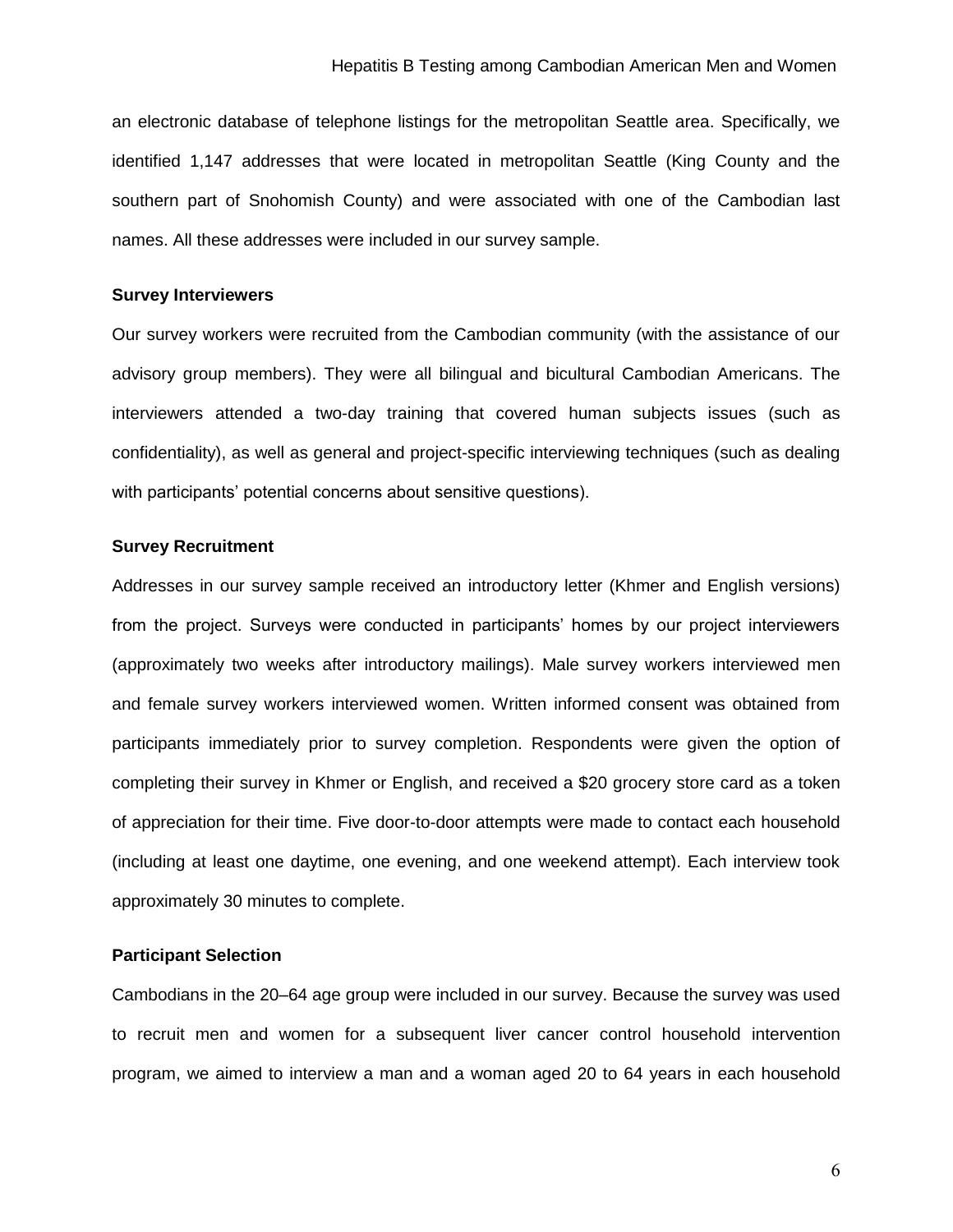(rather than one individual in each household). If a household included more than one ageeligible Cambodian man, we attempted to interview the man with the most recent birthday. The same approach was used if a household included two or more age-eligible Cambodian women [30].

#### **Survey Instrument**

We used or adapted survey items that were recently developed for a program project focusing on HBV in three other Asian American populations (Hmong, Koreans, and Vietnamese) [27]. Prior research has shown that Asians have more difficulty completing Likert scales than other populations, our community advisory group recommended that we avoid Likert scales (when possible), and many Cambodian immigrants have little formal education [31,32]. Therefore, we made the response options for our survey items as simple as possible. Specifically, the response options for most of our survey items were yes, no, and not sure/don't know. The survey instrument was developed in English, translated into Khmer, back translated to ensure lexical equivalence, and reconciled [33]. Both the Khmer and English versions of the survey instrument were pretested with 10 individuals.

Respondents were asked whether they had ever heard of hepatitis B. After responding to this question, they were read the following statement: "Hepatitis B is an inflammation of the liver caused by a viral infection. It sometimes makes the skin and eyes go yellow. However, many infected people do not have any symptoms**."** Respondents were then asked if they had ever had a blood test specifically for hepatitis B. When this question was asked, respondents were reminded that routine blood testing (e.g., during annual physical exams) does not include a hepatitis B test.

Survey participants provided information about their age, educational level, household income, marital status, and employment status (demographic characteristics). They also provided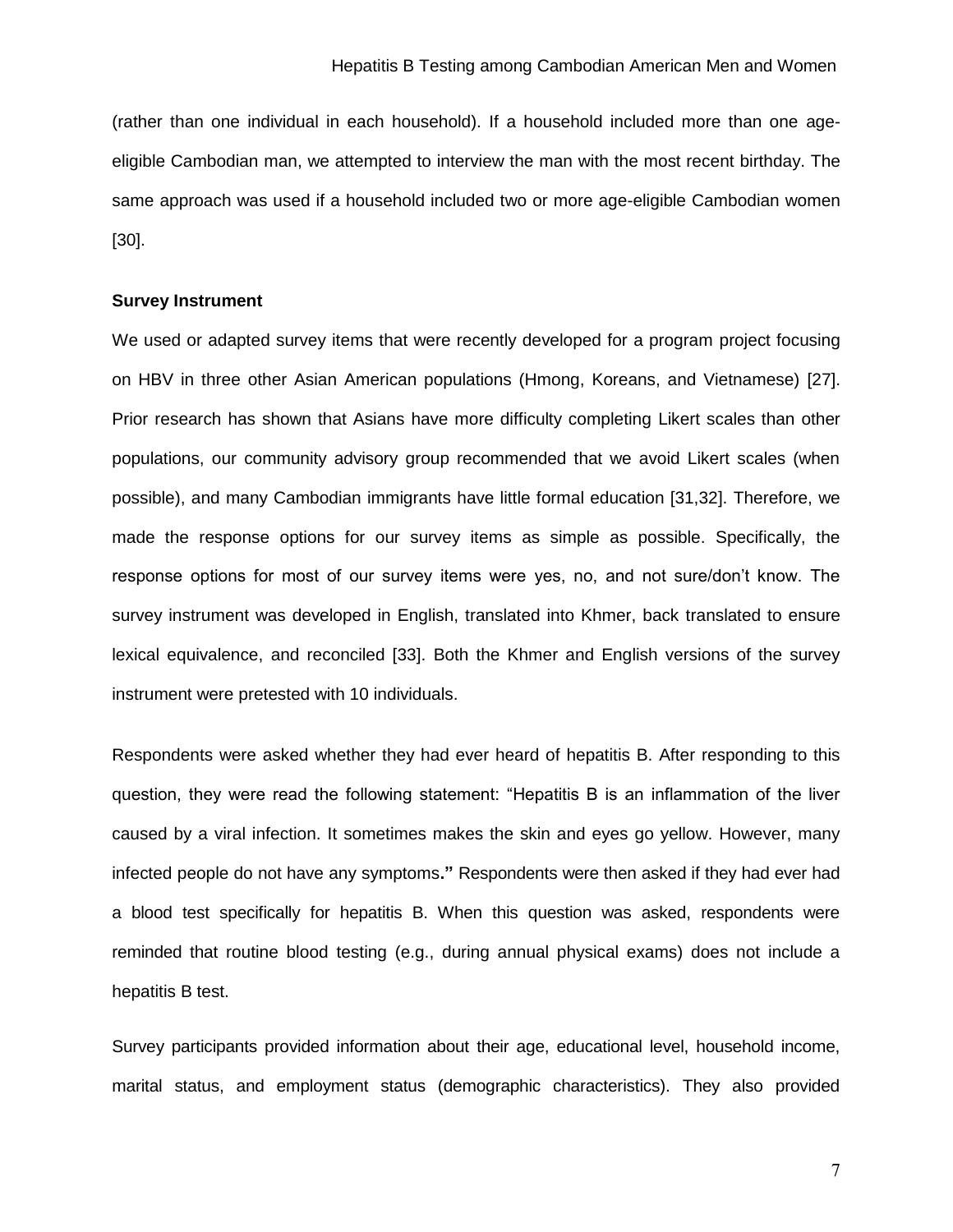information about their birthplace and English-language proficiency. Foreign-born participants specified how many years they had lived in the US (acculturation). Participants indicated whether they had health insurance coverage; and whether there was one hospital, clinic or doctors office where they usually went for health care and, if so, whether they usually saw one doctor (health care system factors). Other HBF survey items are provided in Table 1.

#### **Data Analysis**

Because a relatively large number of respondents were unsure of their household income or declined to provide income information, income was classified as <\$30,000, ≥\$30,000, and unknown. Proportion of life in the US (which is considered to be a good measure of acculturation) was calculated from responses to questions addressing age and years since immigration [34]. Categories for this variable were <25%, 25–49%, and ≥50%. US-born respondents were included in the ≥50% category.

Our study sample included men and women from the same households and individual responses from the same household may have been correlated (i.e., the independence of observations could not be assumed). Therefore, we used bootstrap (with re-sampling of households) when comparing the characteristics of male and female respondents. This is a statistical method that can be used instead of Generalized Estimating Equations when there are more than two categories for a variable [35].

Associations between HBF variables and HBV testing were examined among men and women separately. Chi-square tests were used to examine the relationship between each HBF variable and testing in bivariable analyses [36]. Multivariable log-binomial regression models were used to assess independent associations between HBF variables and testing [37]. Variables with a pvalue of 0.20 or less in bivariable comparisons were included in multivariable analyses [38]. Associations were quantified as relative risks (RR) with corresponding large-sample 95%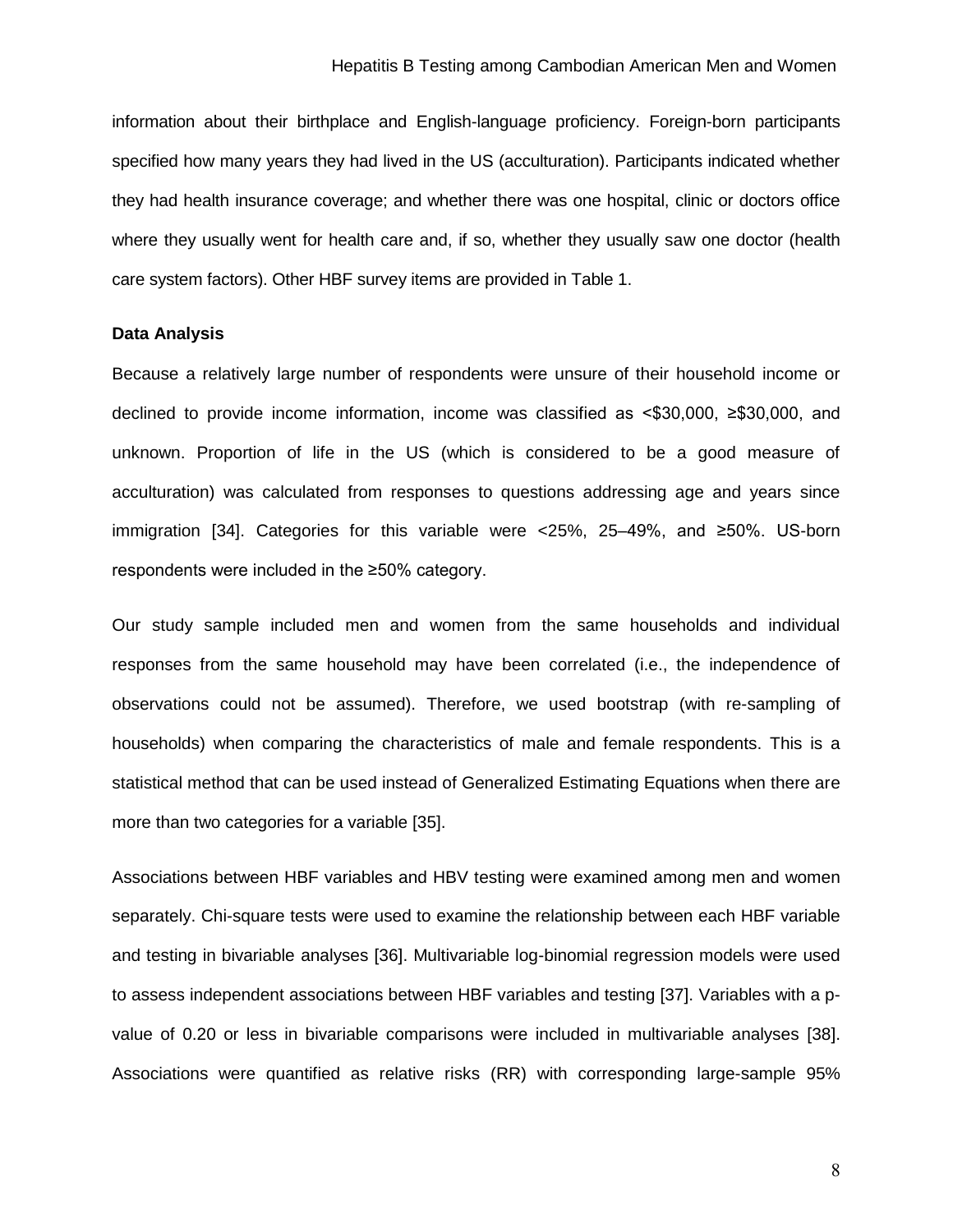confidence intervals (CI). In cases where log-binomial models did not converge with the standard algorithm of SAS for fitting generalized linear models, the COPY method of Deddens and Petersen was employed [39]. All data analyses were performed with SAS version 9.2 (SAS institute, Cary, North Carolina).

#### **RESULTS**

#### **Survey Response**

Table 2 presents dispositions for the 1,147 addresses in our survey sample. We were able to verify that 580 of the addresses were Cambodian households (included one or more Cambodians). Table 3 presents dispositions for men and women in these 580 households. A total of 667 Cambodians completed a survey. Surveys were completed by 300 (67%) of the 449 Cambodian men that interviewers were able to contact, and 367 (73%) of the 501 Cambodian women that interviewers were able to contact. Our respondents were from 414 Cambodian households. In 253 of these households both a Cambodian man and woman participated in the survey, in 47 of these households a man (but not a woman) participated, and in 114 of these households a woman (but not a man) participated.

#### **Study Group Characteristics**

Table 4 gives frequencies for the HBF variables. Only 40 of our 667 survey participants were born in the US. A majority knew that HBV can be spread during childbirth, during sexual intercourse, by sharing razors, and by someone who looks and feels healthy. Similarly, a majority knew that people with HBV can be infected for life, HBV can cause liver cancer, and there is treatment for HBV infection. However, less than one-quarter knew that Cambodians are more likely to be infected with HBV than whites. Only about one-third of the respondents had received a doctor recommendation for testing and had asked a doctor for testing.

Men reported significantly higher levels of education, income, and English language proficiency than women. Female respondents were more likely to have health insurance, a regular source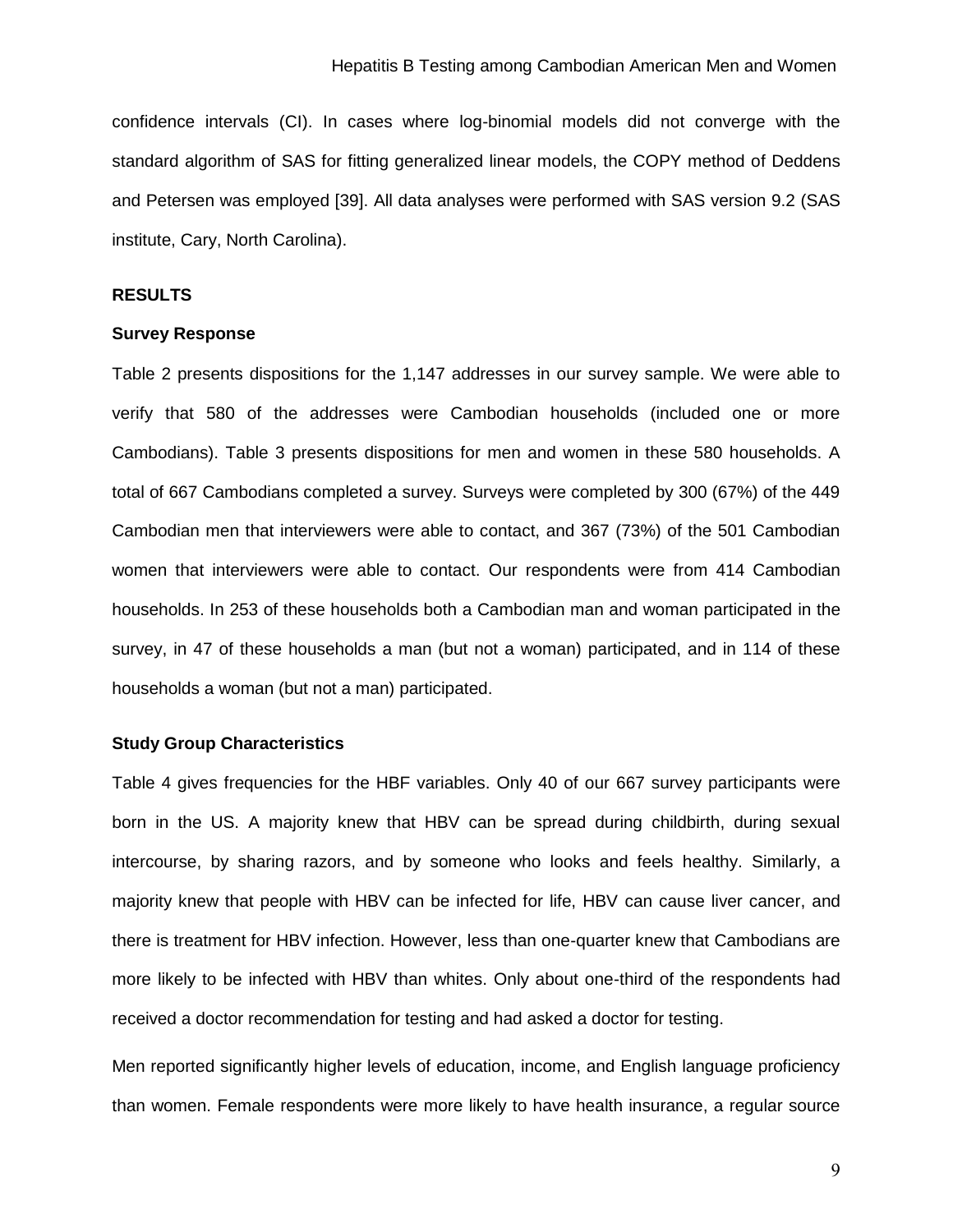of care, and regular provider than male respondents. Finally, men were more likely to know that HBV can be spread by someone who looks and feels healthy, as well as that people with HBV can be infected for life. There were no significant gender differences for the other knowledge and health belief variables or for any of the communication variables.

#### **Bivariable Results**

The proportions of men and women reporting HBV testing were 45% and 54%, respectively (p=0.01). Results from our bivariable analyses are shown in Table 5. The following HBF variables were significantly associated with HBV testing among men and women: having a regular source of health care, having a regular provider, knowing HBV can be spread by someone who looks and feels healthy, family member had suggested testing, employer had requested testing, doctor had recommended testing, and had asked doctor for testing. Higher household income, knowing HBV can be spread during sexual intercourse, knowing HBV can be spread by sharing razors, and believing HBV can cause liver cancer were associated with HBV testing among men but not women. Three variables were associated with HBV testing among female respondents but not male participants: lower proportion of life in the US, believing there is treatment for HBV infection, and friend had suggested testing.

#### **Multivariable Results**

Table 6 gives RR and 95% CI for HBF variables that showed significant associations with HBV testing in multivariable analyses. In the male participant analysis, the following HBF variables were independently associated with HBV testing: knowing that HBV can be spread by someone who looks and feels healthy, doctor had recommended testing, and had asked doctor for testing. Doctor had recommended testing and had asked doctor for testing were independently associated with HBV testing in the female participant analysis.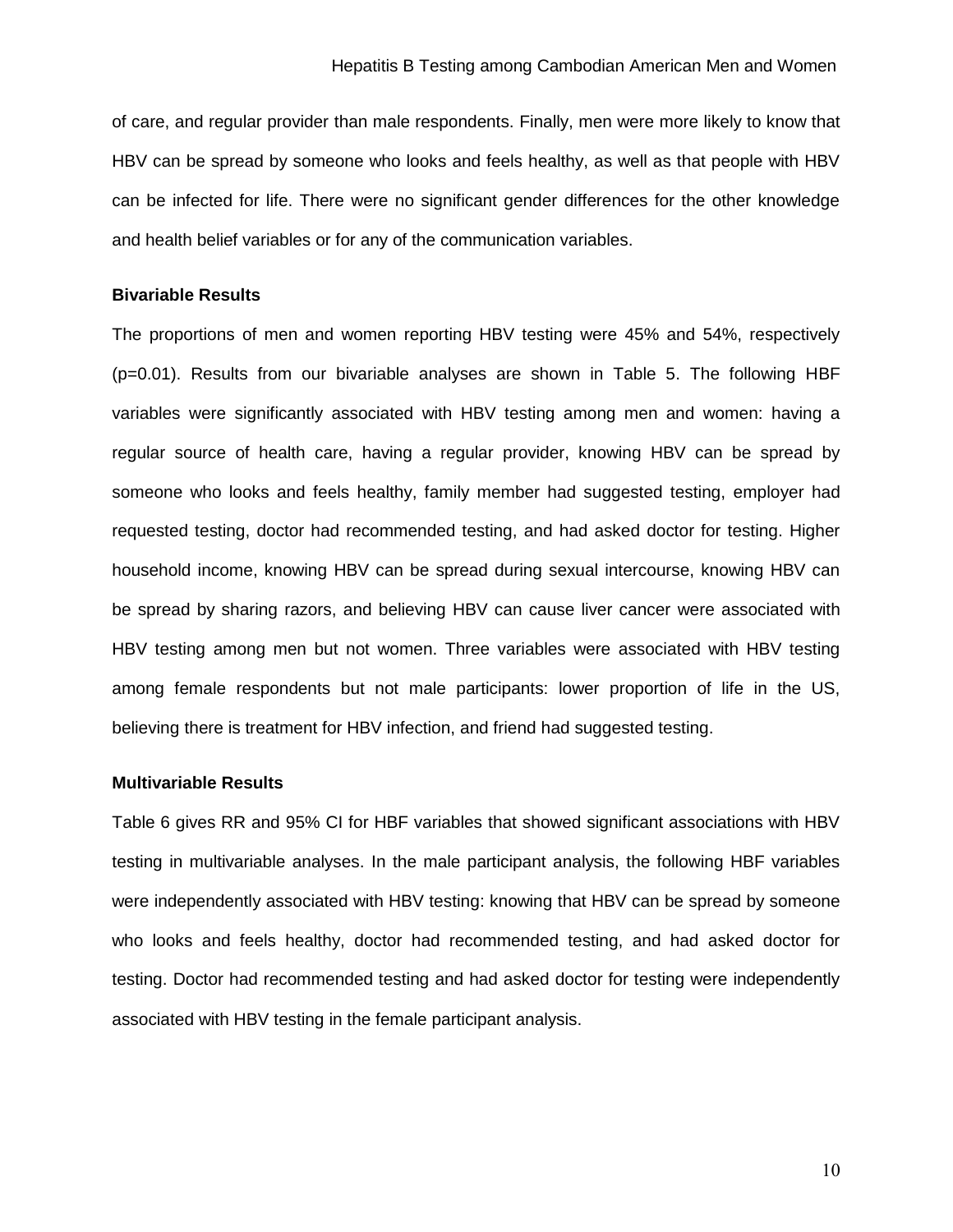#### **DISCUSSION**

Our study indicates that about one-half of Cambodians in the Seattle metropolitan area have been tested for HBV. Similarly, a 2006 survey conducted in Lowell, Massachusetts found that 49% of Cambodians had received HBV testing [40]. We conducted a survey of Cambodian women in Seattle during 1999 [41]. A comparison of findings from our 1999 and 2010 surveys suggest that improvements in HBV testing levels among Cambodians have been modest over the last decade (despite national efforts to promote testing in Asian American populations) [42]. Specifically, 38% of the Cambodian women who completed our 1999 survey reported previous HBV testing, compared to 54% of the Cambodian women in our 2010 survey [41].

Nguyen and colleagues recently examined correlates of HBV testing among Vietnamese residents of the San Francisco Bay and Metropolitan Washington DC areas. Factors negatively associated with testing included longer duration of US residence, less Vietnamese fluency, lower income, and believing that HBV can be deadly. Factors positively associated with testing included having discussed HBV with family members and/or friends, an employer had requested testing, and a doctor had recommended testing [43].

Cambodian women were significantly more likely to report HBV testing than Cambodian men (p=0.01). The CDC have recommended universal HBV testing during pregnancy since 1988 and, therefore, Cambodian women who have received prenatal care in the US during the last two decades should have received HBV testing [44]. Additionally, our findings indicate that Cambodian women are significantly more likely to have a regular source of health care and a regular health care provider than Cambodian men.

We are not aware of any previous studies that have compared factors associated with HBV testing among Asian American men and women, and found some important gender differences in our bivariable comparisons. Knowledge about routes of HBV transmission (during sexual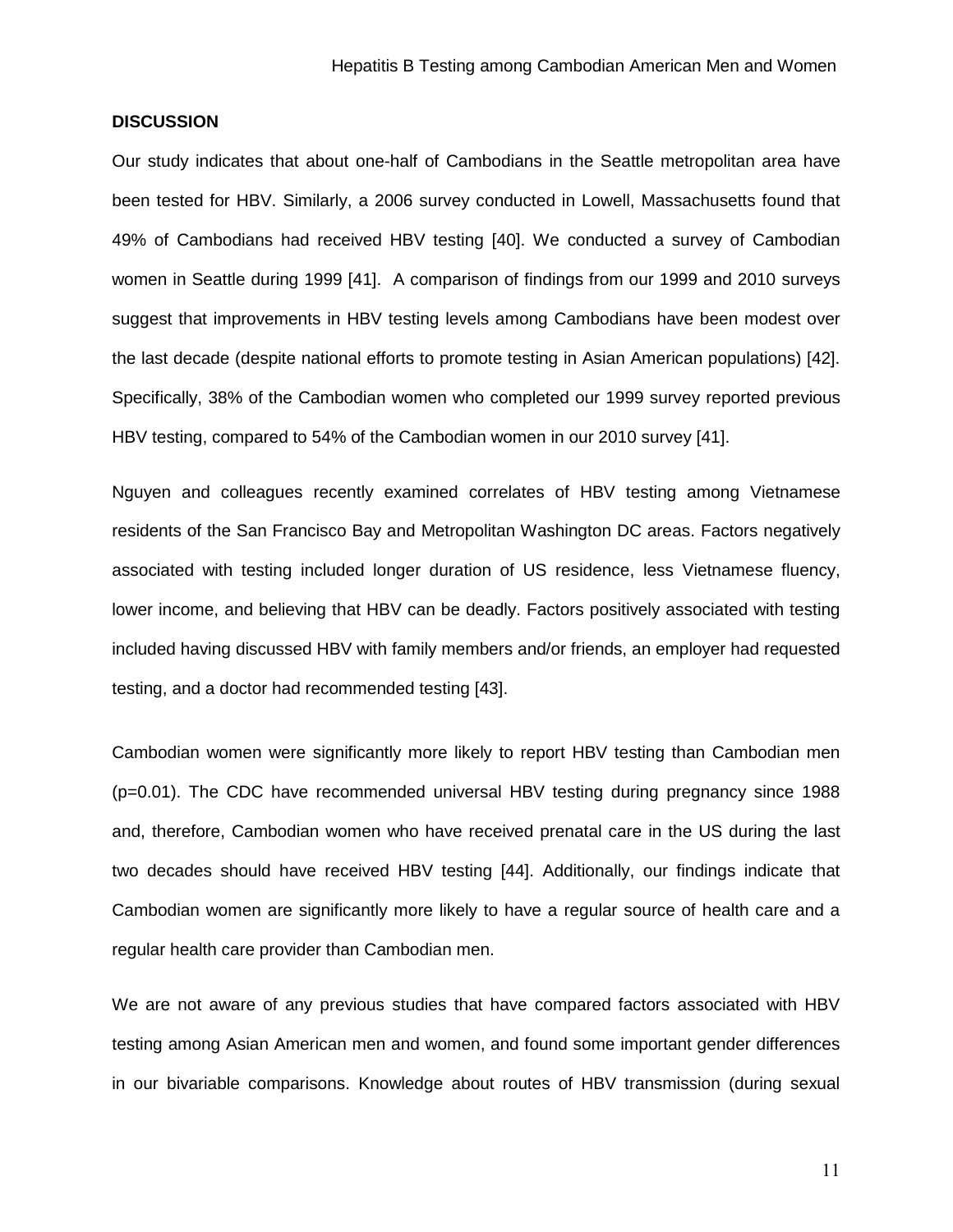#### Hepatitis B Testing among Cambodian American Men and Women

intercourse and by sharing razors) was strongly associated with HBV testing among men (p=0.009 for sexual intercourse and p=0.001 for sharing razors) but not women. In contrast, reporting a friend had suggested HBV testing was strongly associated with testing among female respondents (p=0.006) but not male respondents. These findings suggest that HBV intervention programs for men might usefully focus on raising levels of knowledge, and that intervention programs that use social networks to promote HBV testing may be effective for women.

Seventy-eight percent of our male respondents and 70% of our female respondents knew that someone who looks and feels healthy can spread HBV. This HBF knowledge factor was associated with HBV testing among men and women in bivariable comparisons. Further, our multivariable analysis of male respondents found that men who knew that someone who looks and feels healthy can spread HBV were 70% more likely to have been tested than those who did not. These findings suggest that HBV educational initiatives for Cambodian American communities should emphasize that people with chronic HBV infection may be asymptomatic, and that chronically infected individuals who appear to be healthy can transmit the virus to others.

We found that about two-thirds (65%) of Cambodian men and three-quarters (77%) of Cambodian women have one doctor that they usually see, but only about one-third of Cambodian men (36%) and women (37%) had received a physician recommendation for HBV testing. Further, we found having received a physician recommendation for testing and having asked a physician for testing were strongly associated with test receipt. Previous studies have found that physician recommendation is also an important determinant of HBV testing among Chinese and Vietnamese Americans [43,45]. Efforts to increase HBV testing levels in Asian American communities should enable individuals who are without a usual source of care to find a primary care doctor. Additionally, intervention programs should improve patient-provider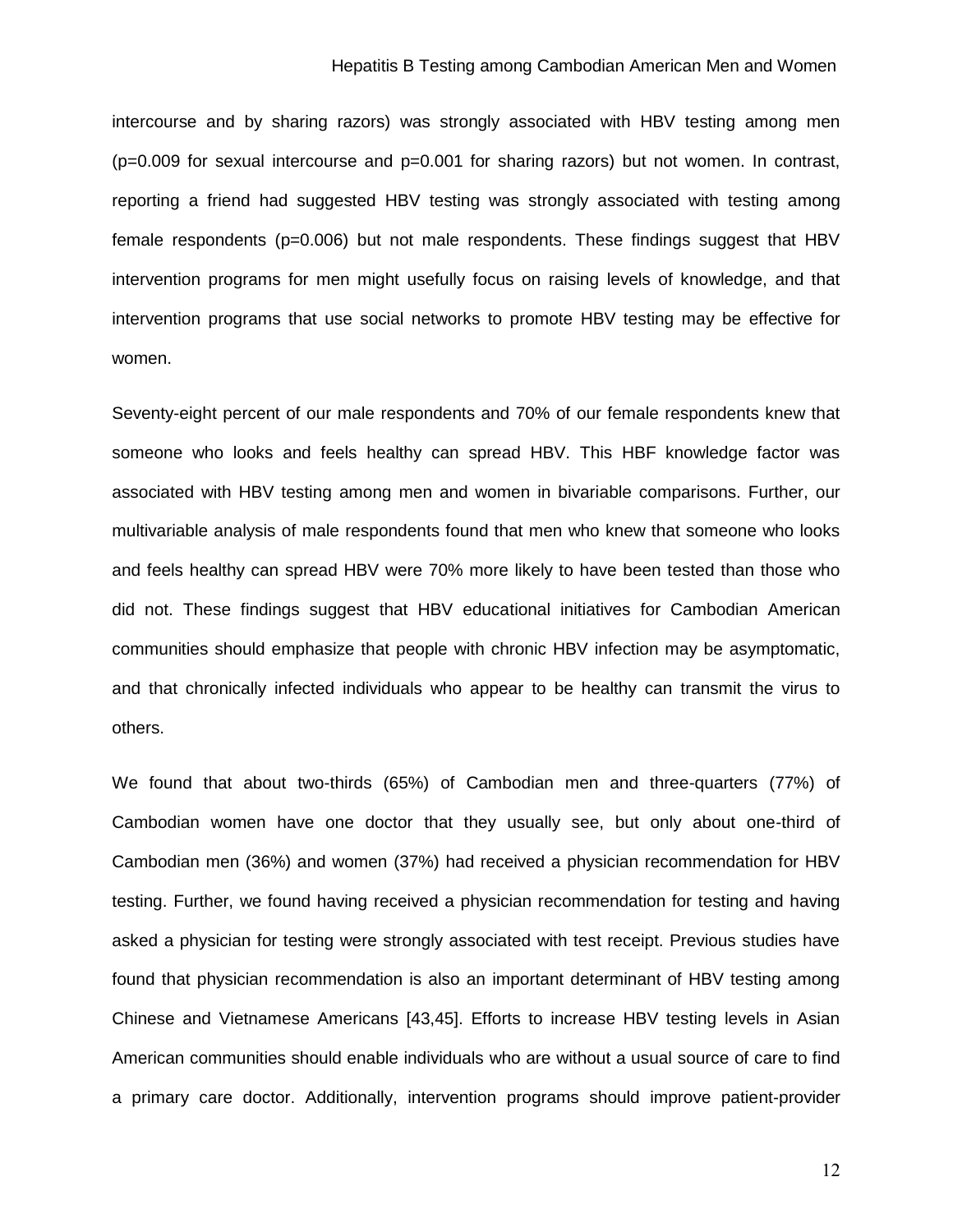communication by encouraging health care providers to recommend HBV testing, as well as by empowering people to ask for testing [24].

The study has several strengths. Specifically, we used population-based sampling methods and had relatively high cooperation rates. However, there are also several limitations. Our survey was conducted in one metropolitan area of the US and the findings may not be applicable to other geographic regions. Households with wireless only telephone coverage were excluded, and wireless only coverage is relatively high among lower income and immigrant groups [46]. Survey participants may have had different demographic characteristics and preventive behavior patterns than those who were unreachable or refused participation. Respondents may be more likely to provide desirable responses to questions addressing preventive behaviors during surveys that are administered face-to-face than telephone and self-administered surveys. Finally, self-reports of HBV serologic testing may be faulty due to inaccurate recall or confusion about the purpose of other blood tests (such as liver function tests) [43].

Avoidable mortality from hepatitis B-related liver disease is one of the most important health disparities experienced by individuals of Southeast Asian descent, and Cambodian immigrants are over 25 times more likely to have evidence of chronic HBV infection than the general US population [18,47]**.** Our findings indicate that a high proportion of chronically infected Cambodians are unaware of their HBV infection because they have not been tested, and confirm the need for continued efforts to develop and implement targeted educational campaigns to reduce the high burden of chronic HBV infection and liver cancer experienced by this racial/ethnic population. Such campaigns should aim to increase HBV serologic testing rates, vaccination rates among individuals who remain susceptible to infection, and levels of knowledge about transmission [22-24].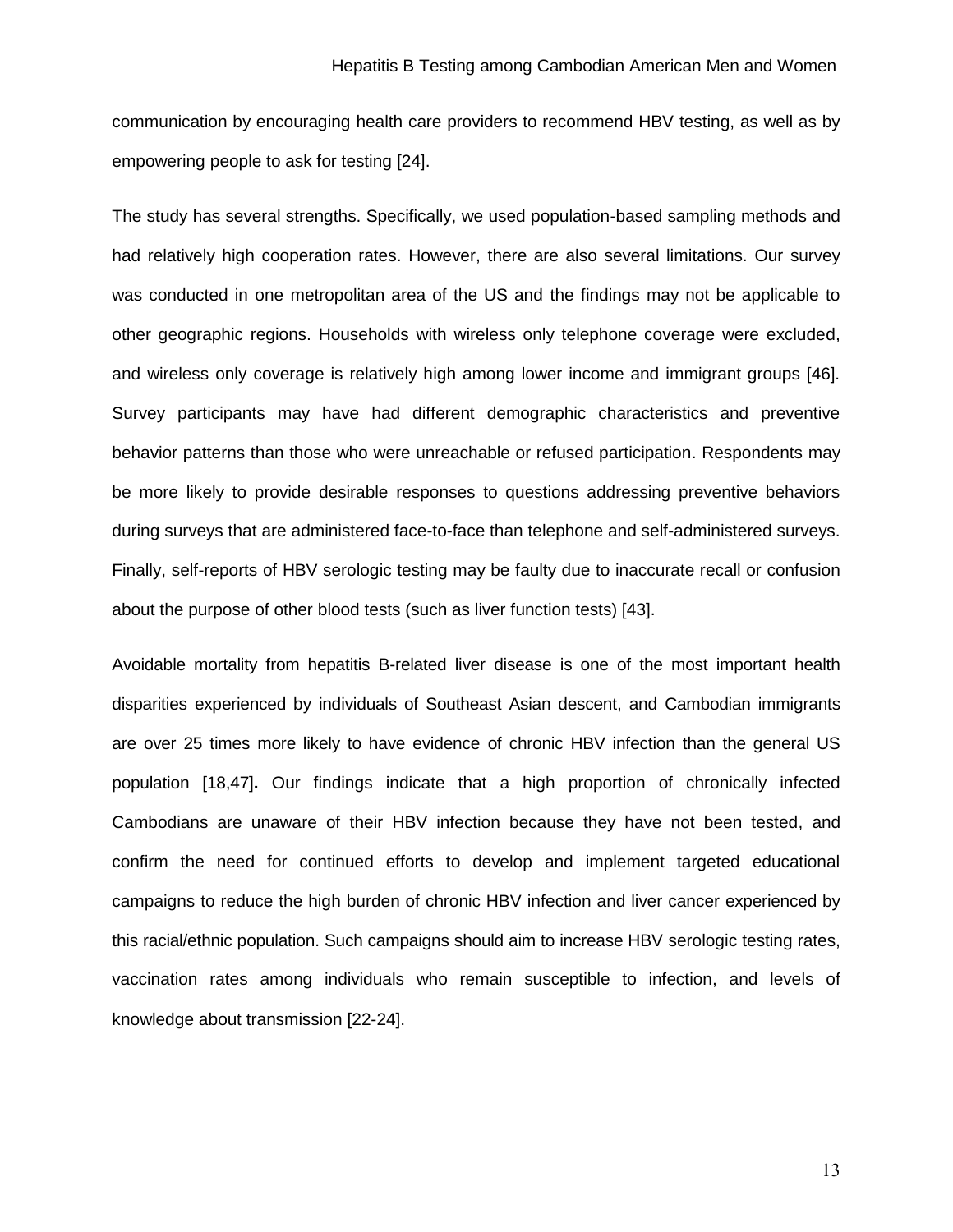## **ACKNOWLEDGEMENTS**

This research was supported by grant CA134245 from the National Cancer Institute. We thank the Cambodian community leaders who participate in our advisory group for their assistance and advice, as well as the survey interviewers for their outstanding work.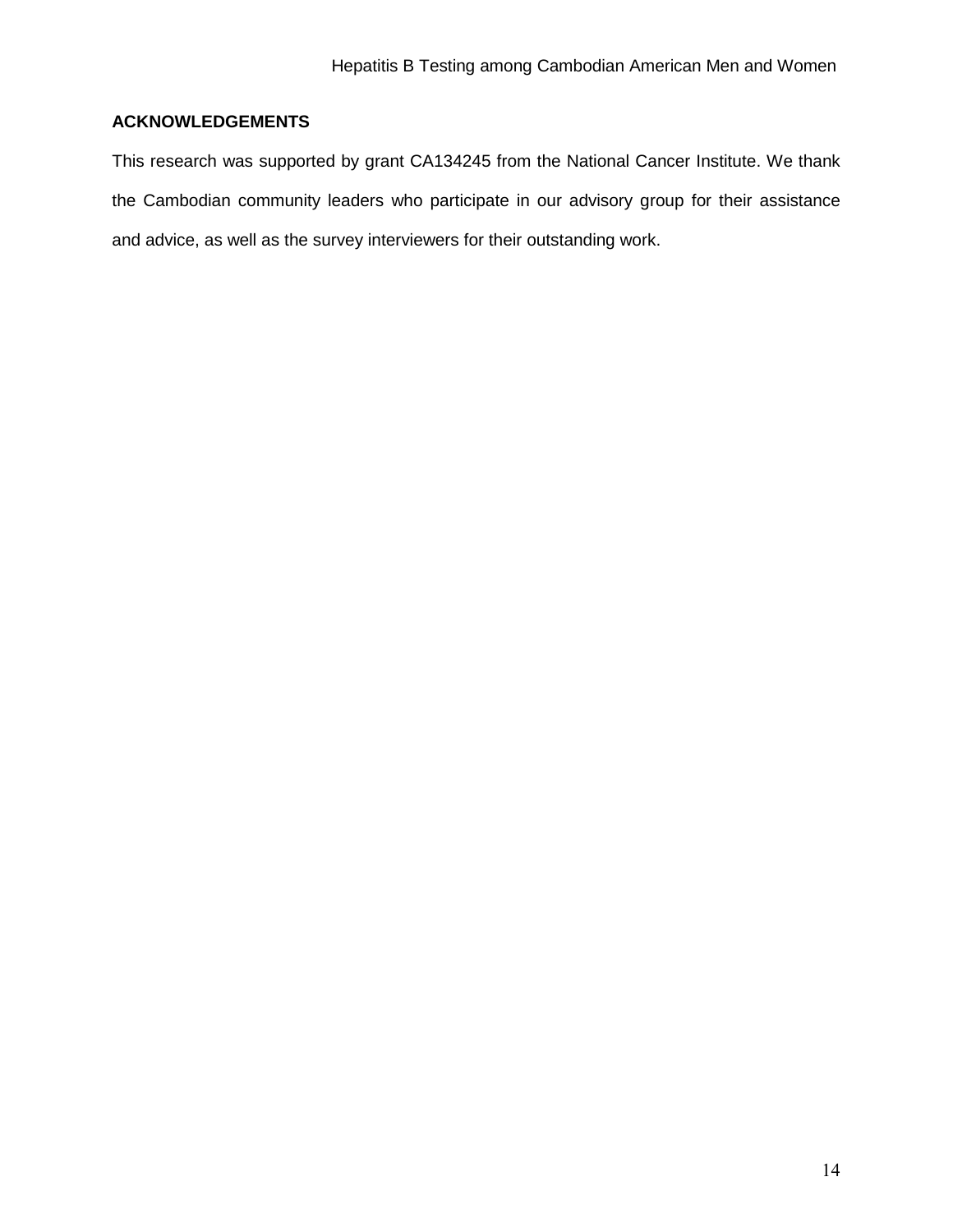### **REFERENCES**

- 1. Niedzwiecki M, Duong TC: Southeast Asian American statistical profile. Washington DC: Southeast Asia Resource Action Center; 2003.
- 2. National Diabetes Education Program: Silent trauma: diabetes, health status, and the refugee–Southeast Asians in the United States. Washington DC: Department of Health and Human Services; 2006.
- 3. Pfeifer ME: US Census releases 2005 American community survey data for Southeast Asian Americans. www.hmongstudies.org. Retrieved September 2, 2007.
- 4. Pfeifer ME: US Census 2000: Cambodian residential distribution. www.hmongstudies.org. Retrieved April 9, 2009.
- 5. London WT, McGlynn KA: Liver cancer. In: Cancer epidemiology and prevention. Scottenfeld D, Fraumeni JF, eds. New York: Oxford University Press; 2006.
- 6. Parkin DM: The global burden of infection-associated cancers in the year 2002. Int J Cancer 2006; 118:3130-3044.
- 7. Nguyen MH, Keeffe EB: Chronic hepatitis B and hepatitis C in Asian Americans. Rev Gastroenterol Disord 2003; 3:125-134.
- 8. Kem R, Chu KC: Cambodian cancer incidence rates in California and Washington, 1998- 2002. Cancer 2007; 110:1370-1375.
- 9. Miller BA, Chu KC, Hankey BF, Ries LA: Cancer incidence and mortality patterns among specific Asian and Pacific Islander populations. Cancer Causes Control 2008; 19:227- 256.
- 10. Franks A, Berg C, Kane M, Browne B, Sikes R, Elsea W, Burton A: Hepatitis B infection among children born in the United States to Southeast Asian refugees. N Engl J Med 1989; 321:1301-1305.
- 11. Gjerdingen DK, Lor V: Hepatitis B status of Hmong patients. J Am Board Fam Med 1997; 10:322-328.
- 12. Centers for Disease Control and Prevention: A comprehensive immunization strategy to eliminate transmission of hepatitis B virus infection in the United States– recommendations of the Advisory Committee on Immunization Practices. MMWR 2006; 55:32-33.
- 13. Kim WR, Benson JT, Therneau TM, Torgerson HA, Yawn BP. Melton LJ: Changing epidemiology of hepatitis B in a US community. Hepatol 2004; 39:811-816.
- 14. Lok A, McMahon B: Chronic hepatitis B. Hepatol 2007; 45:507-539.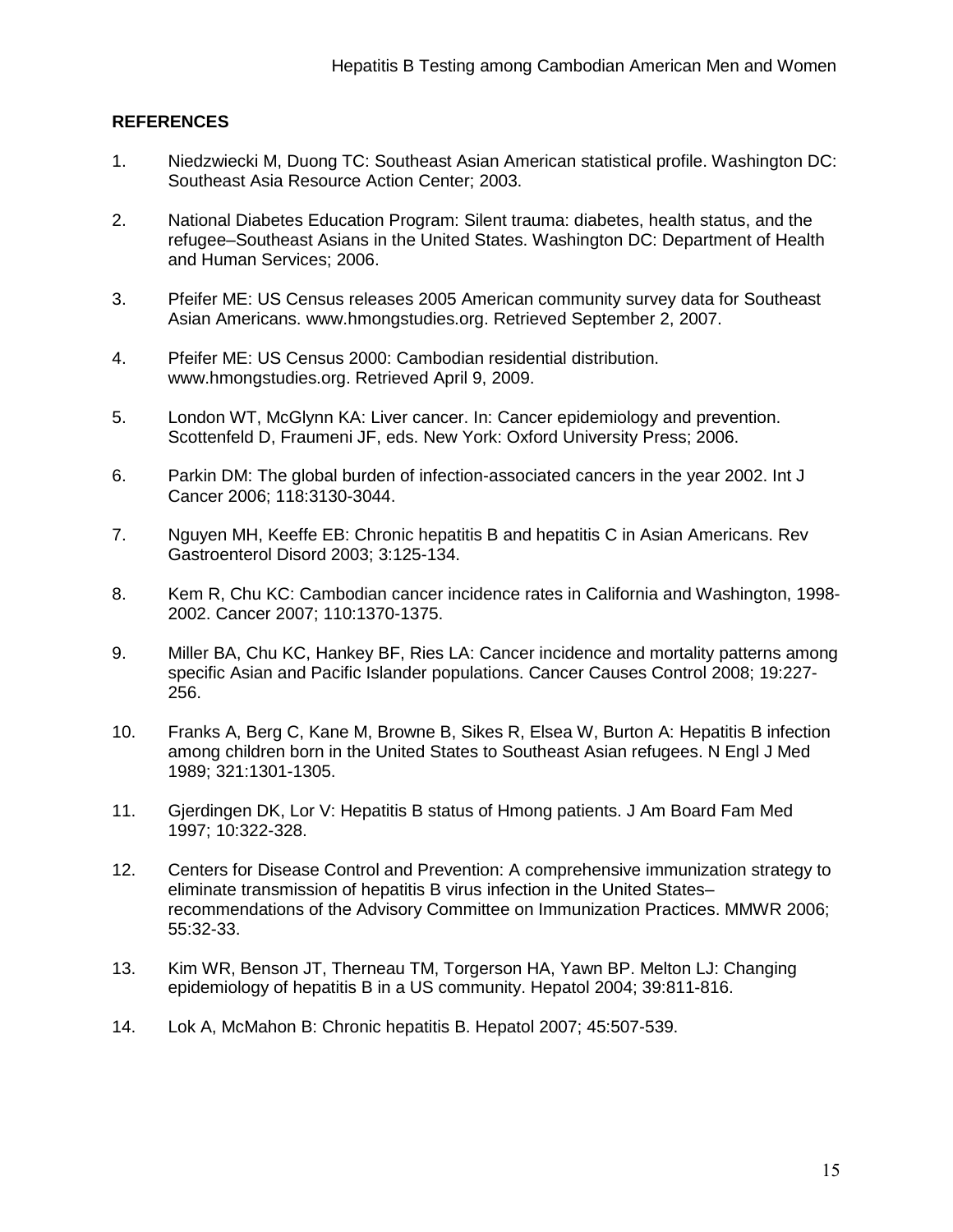- 15. Centers for Disease Control: Screening for hepatitis B virus infection among refugees arriving in the United States. MMWR 1991; 45:784-786.
- 16. Caruana SR, Kelly HA, Silva SL, Chea L, Nuon S, Saykao P, Bak N, Biggs BA: Knowledge about hepatitis and previous exposure to hepatitis B viruses in immigrants and refugees from the Mekong region. Aust N Z J Public Health 2005; 29:64-68.
- 17. Weinbaum CM, Williams I, Mast EE, Wang SA, Finelli L, Wasley A, Neitzel S, Ward J: Recommendations for identification and public health management of persons with chronic hepatitis B virus infection. MMWR 2008; 57:1-20.
- 18. Chao SD, Chang ET, So SK: Eliminating the threat of chronic hepatitis B in the Asian and Pacific Islander community: a call to action. Asian Pacific J Cancer Prev 2009; 10:507-512.
- 19. Di Bisceglie AM, Rustgi VK, Hoofnagle JH: NIH conference–hepatocellular carcinoma. Ann Intern Med 1988; 108:390-401.
- 20. Lin OS, Keefle E: Current treatment strategies for chronic hepatitis B and C. Ann Rev Med 2001; 52:29-49.
- 21. Malik AH, Lee WM: Chronic hepatitis B virus infection: treatment strategies for the next millennium. Ann Intern Med 2000; 132:723-731.
- 22. Nguyen TT, Taylor V, Chen MS, Bastani R, Maxwell A, McPhee SJ: Hepatitis B awareness, knowledge, and screening among Asian Americans. J Cancer Educ 2007; 22:266-272.
- 23. Institute of Medicine: Hepatitis and liver cancer: a national strategy for prevention and control of hepatitis B and C. Washington, DC: The National Academies Press; 2010.
- 24. US Department of Health and Human Services: Combating the silent epidemic of viral hepatitis: action plan for the prevention, care, and treatment of viral hepatitis. www.hhs.gov/ash/initiatives/hepatitis. Retrieved, June 9, 2011.
- 25. Bastani R, Glenn BA, Maxwell AE, Jo AM: Hepatitis B testing for liver cancer control among Korean Americans. Ethn Dis 2007; 17:365-373.
- 26. Bastani R, Glenn BA, Taylor VM, Chen MS. Nguyen TT, Stewart SL, Maxwell AE: Integrating theory into community interventions to reduce liver cancer health disparities– the Health Behavior Framework. Prev Med 2010; 50:63-67.
- 27. Maxwell AE, Bastani R, Chen MS, Nguyen TT, Stewart SL, Taylor VM: Constructing a theoretically based set of measures for liver cancer control research studies. Prev Med 2010; 50:68-73.
- 28. Burke N, Do HH, Talbot J, Sos C, Svy D, Taylor VM: Chumnguh Thleum–understanding liver illness and hepatitis B among Cambodian immigrants. J Community Health 2011; 36:27-34.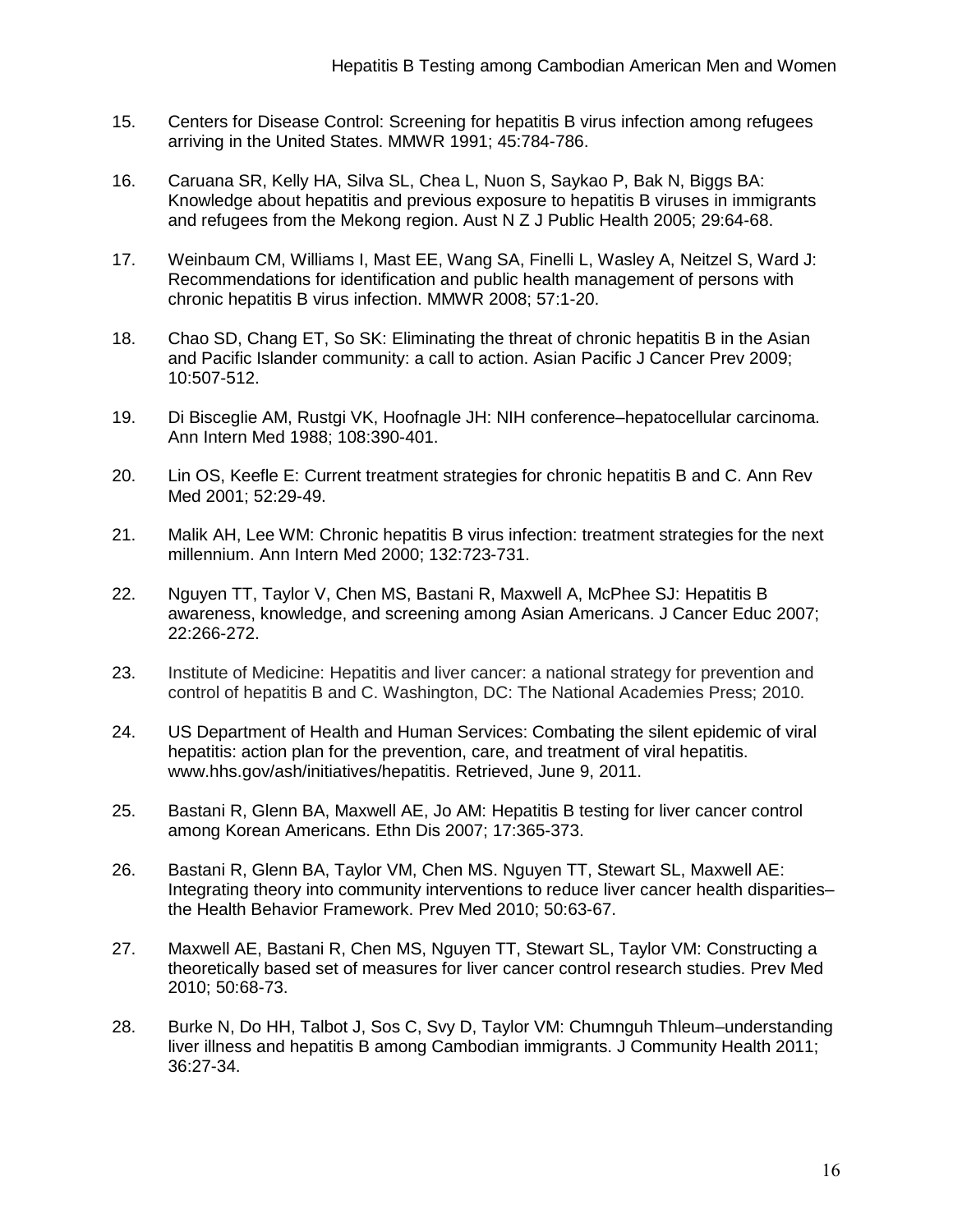- 29. Mateos P: A review of name-based ethnicity classification methods and their potential in population studies. Population Space and Place 2007; 13:243-263.
- 30. Battaglia MP, Ling MW, Frankel MR, Osborn L, Mokdad AH: An evaluation of respondent selection methods for household mail surveys. Public Opinion Quarterly 2008; 72:459-469.
- 31. Lee JW, Jones PS, Mineyama Y, Zhang XE: Cultural differences in response to a Likert scale. Res Nurs Health 2002; 25:295-306.
- 32. Ouch C, Park Y: The Cambodian community in the United States. Seattle: Cross Cultural Health Care Program; 1999.
- 33. Eremenco SL, Cella D, Arnold BJ: A comprehensive method for the translation and cross-cultural validation of health status questionnaires. Eval Health Prof 2005; 28:212- 232.
- 34. Anderson J, Moeschberger M, Chen MS, Kunn P, Wewers ME, Guthrie R: An acculturation scale for Southeast Asians. Soc Psychiatry Psychiat Epidemiol 1993; 28:134-141.
- 35. Efron B, Tibshirani R: An introduction to the bootstrap. Chapman and Hall: Boca Raton; 1993.
- 36. Rosner B: Fundamentals of biostatistics. Boston: Duxbury; 2006.
- 37. Savu A, Liu Q, Yasui Y: Estimation of relative risk and prevalence ratio. Stat Med 2010; 29:2269-2281.
- 38. Bancroft TA: Analysis and inference for incompletely specified models involving the use of preliminary test(s) of significance. Biometrics 1964; 20:427-442.
- 39. Deddens JA, Petersen MR: Estimating the relative risk in cohort studies and clinical trials of common outcomes. Am J Epidemiol 2004; 159:213-214.
- 40. Grytdal SP, Liao Y, Chen R, Garvin CC, Grigg-Saite D, Kagawa-Singer M, Liang S, McPhee SJ, Nguyen TT, Tran JH, Gallagher KM: Hepatitis B testing and vaccination among Vietnamese- and Cambodian-Americans. J Community Health 2009; 37:173- 180.
- 41. Taylor VM, Jackson JC, Chan N, Kuniyuki A, Yasui Y: Hepatitis B knowledge and practices among Cambodian American women in Seattle, Washington. J Community Health 2002; 27:151-163.
- 42. National Task Force on Hepatitis B: Focus on Asians and Pacific Islanders. www.hepbinitiative.org, Retrieved October 22, 2010.
- 43. Nguyen TT, McPhee SJ, Stewart S, Gildengorin G, Zhang L, Wong C, Maxwell AE, Bastani R, Taylor VM, Chen MS: Factors associated with hepatitis B testing among Vietnamese Americans. J Gen Intern Med 2010; 25:694-700.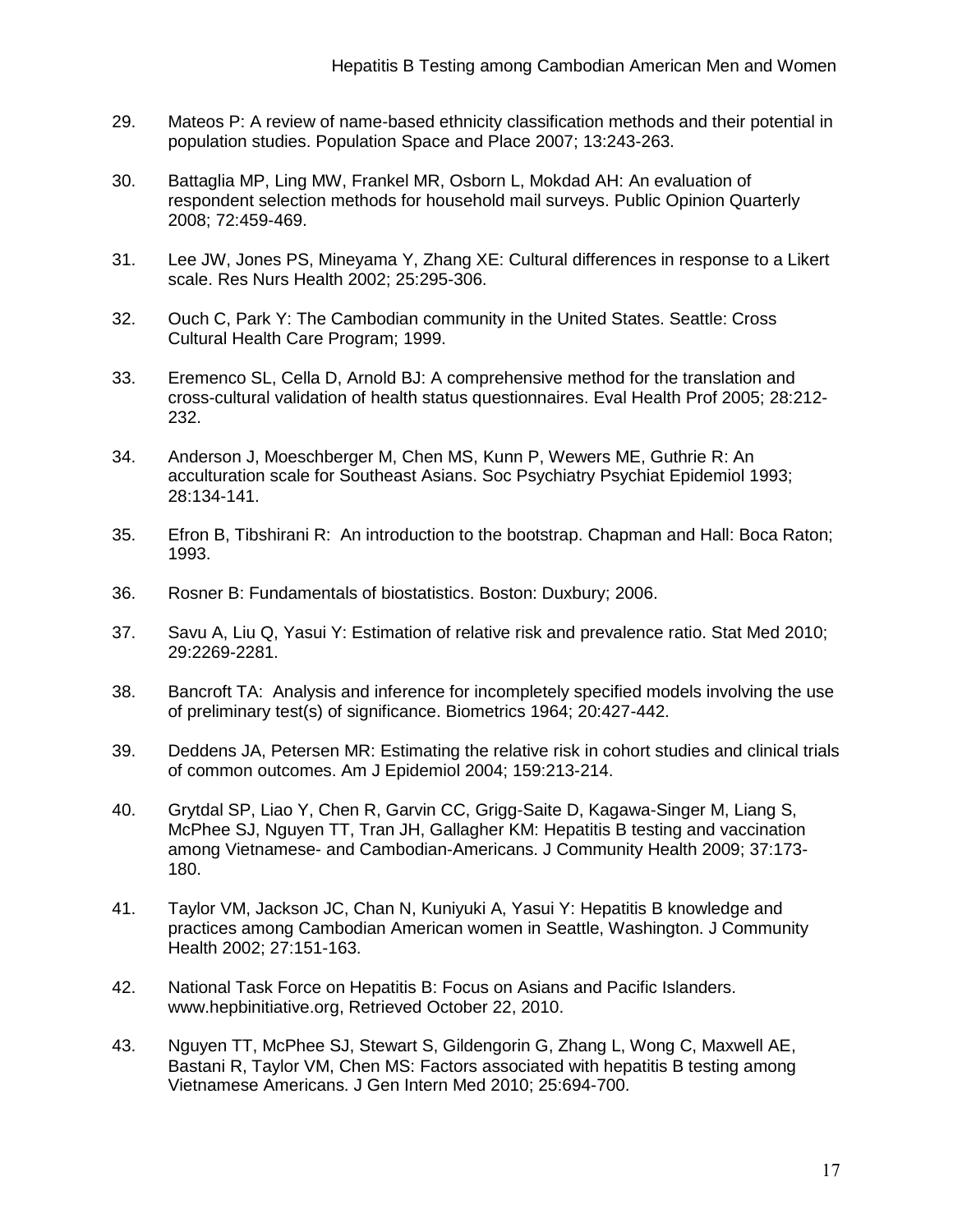- 44. US Preventive Services Task Force: Screening for hepatitis B virus infection in pregnancy: US Preventive Services Task Force reaffirmation recommendation statement. Ann Intern Med 2009; 150:867-873.
- 45. Coronado GD, Taylor VM, Tu SP, Yasui Y, Acorda E, Woodall E, Yip MP, Li L, Hislop TG: Correlates of hepatitis B testing among Chinese Americans. J Community Health 2007; 32:379-390.
- 46. Blumberg SJ, Luke JV: Wireless substitution: early release of estimates from the National Health Interview Survey, July–December 2008. www.cdc.gov/nchs/nhis. Retrieved April 20, 2011.
- 47. President's Advisory Commission on Asian Americans and Pacific Islanders: Asian Americans and Pacific Islanders–Addressing health disparities. Washington DC: Department of Health and Human Services; 2003.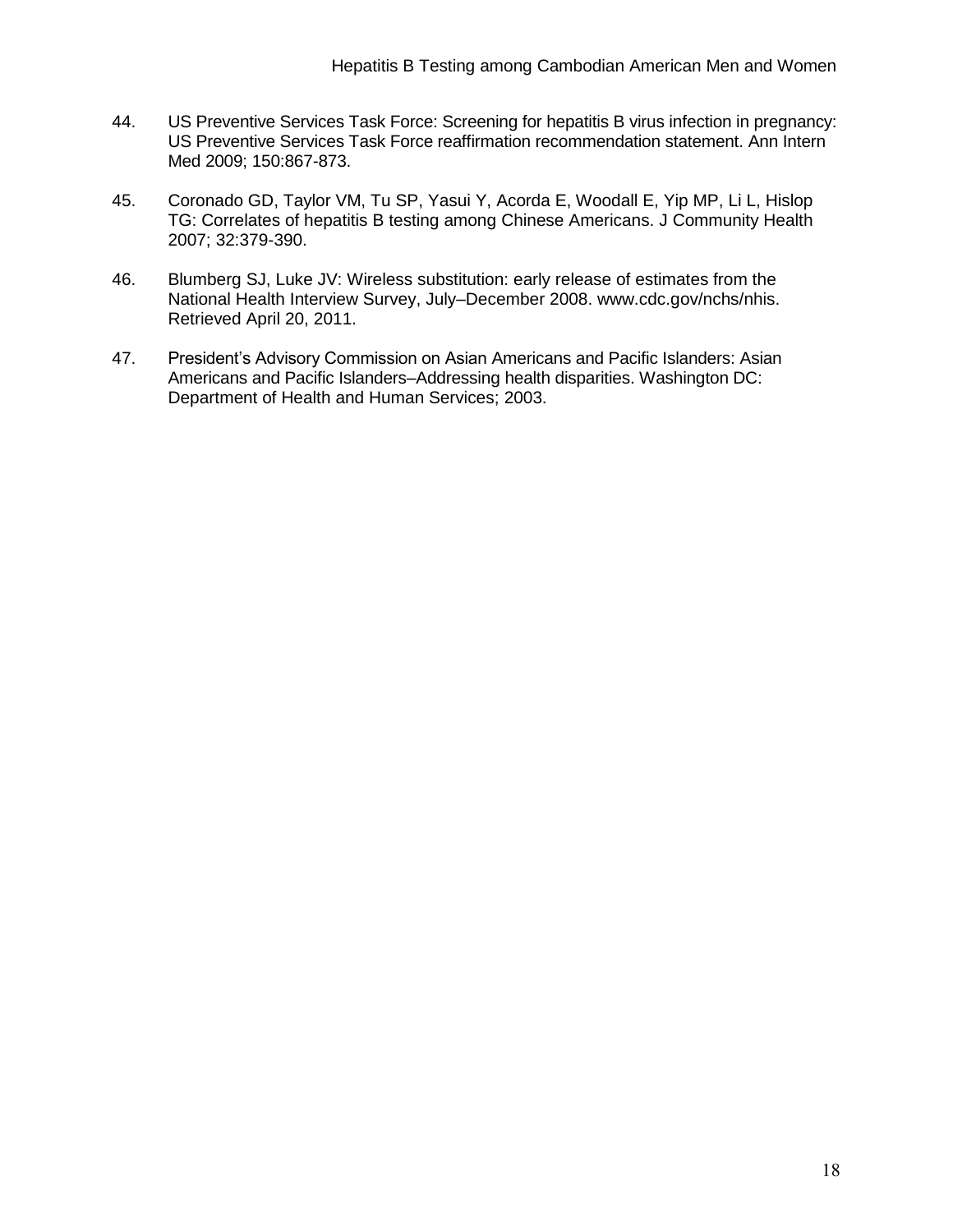### **Table 1: Health Behavior Framework Survey Items**

### **Knowledge**

Do you think hepatitis B can be spread from an infected mother to a baby during childbirth? Do you think hepatitis B can be spread during sexual intercourse with an infected person? Do you think sharing razors with an infected person can spread hepatitis B? Do you think an infected person who looks and feels healthy can spread hepatitis B?

### **Health Beliefs**

Do you think Cambodians in the US or whites in the US are more likely to be infected with hepatitis B?

Do you think people can be infected with hepatitis B for life?

Do you think hepatitis B can cause liver cancer?

Do you think there is any treatment for hepatitis B?

### **Communication with Others**

Have any of your family members ever suggested that you get tested for hepatitis B? Have any of your friends ever suggested that you get tested for hepatitis B? Have any of your employers ever asked you to get tested for hepatitis B? Has a doctor ever told you that you should be tested for hepatitis B? Have you ever asked a doctor to test you for hepatitis B?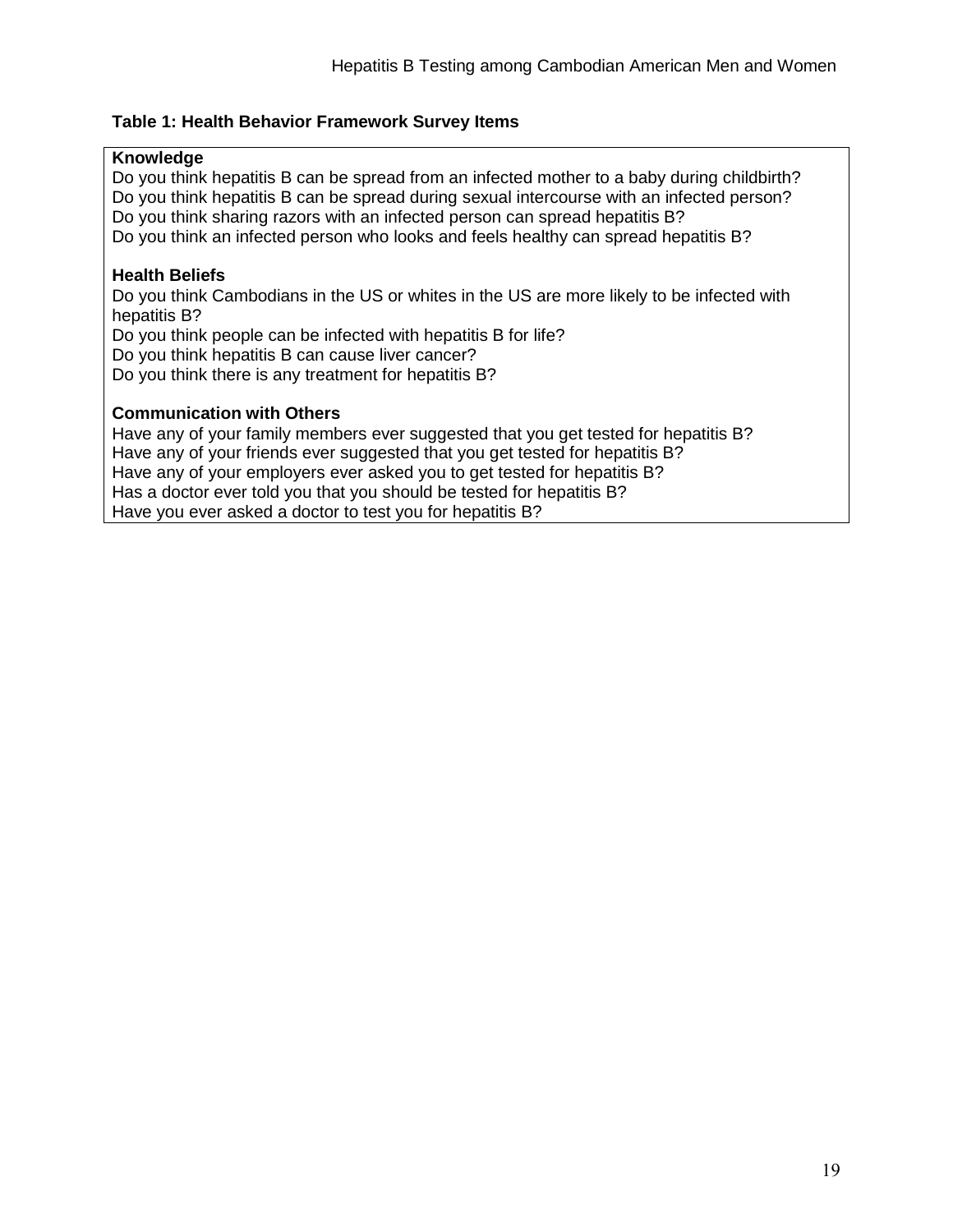# **Table 2: Dispositions of Addresses in Survey Sample (N=1,147)**

| <b>Disposition</b>                                                                                      | N   |
|---------------------------------------------------------------------------------------------------------|-----|
| Household included one or more Cambodians                                                               | 580 |
| Household verified to be ineligible (no Cambodians in household)                                        | 250 |
| Household eligibility not established                                                                   | 182 |
| - Unable to contact household (no-one home after five attempts)                                         | 120 |
| - Unable to locate unit in an apartment or condominium complex (address did<br>not include unit number) | 47  |
| - Unable to access secure apartment or condominium building                                             | 15  |
| Not a residential address                                                                               | 135 |
| - Vacant house, apartment or condominium                                                                | 106 |
| - Business address                                                                                      | 29  |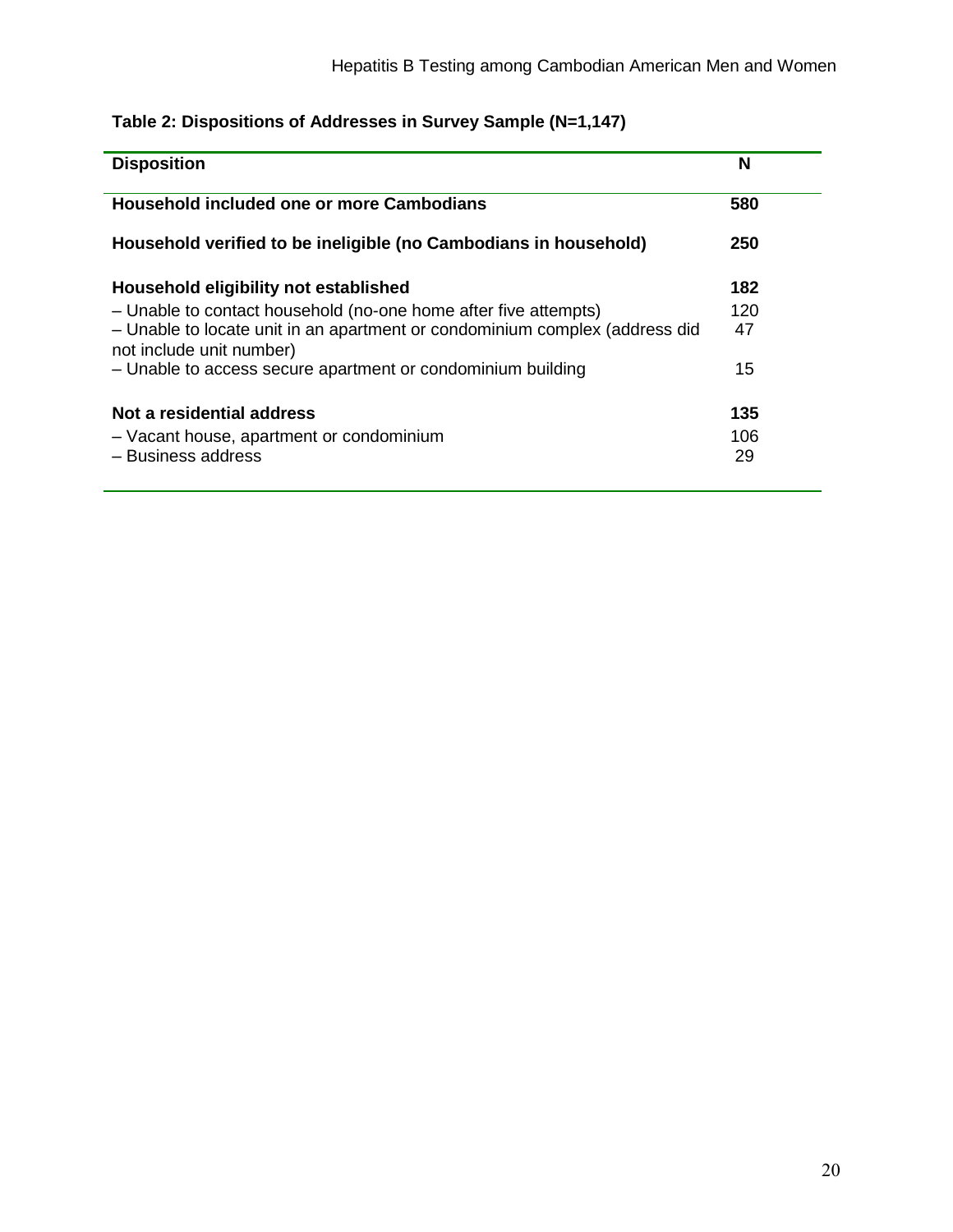| <b>Disposition</b>                                                                                                                                                                                   | N                       |
|------------------------------------------------------------------------------------------------------------------------------------------------------------------------------------------------------|-------------------------|
| Men<br>Interview completed by age-eligible Cambodian man<br>No age-eligible Cambodian man<br>Age-eligible Cambodian man not home after five attempts<br>Age-eligible Cambodian man refused           | 300<br>105<br>26<br>149 |
| Women<br>Interview completed by age-eligible Cambodian woman<br>No age-eligible Cambodian woman<br>Age-eligible Cambodian woman not home after five attempts<br>Age-eligible Cambodian woman refused | 367<br>61<br>18<br>134  |

# **Table 3: Dispositions in Households with One or More Cambodians (N=580)**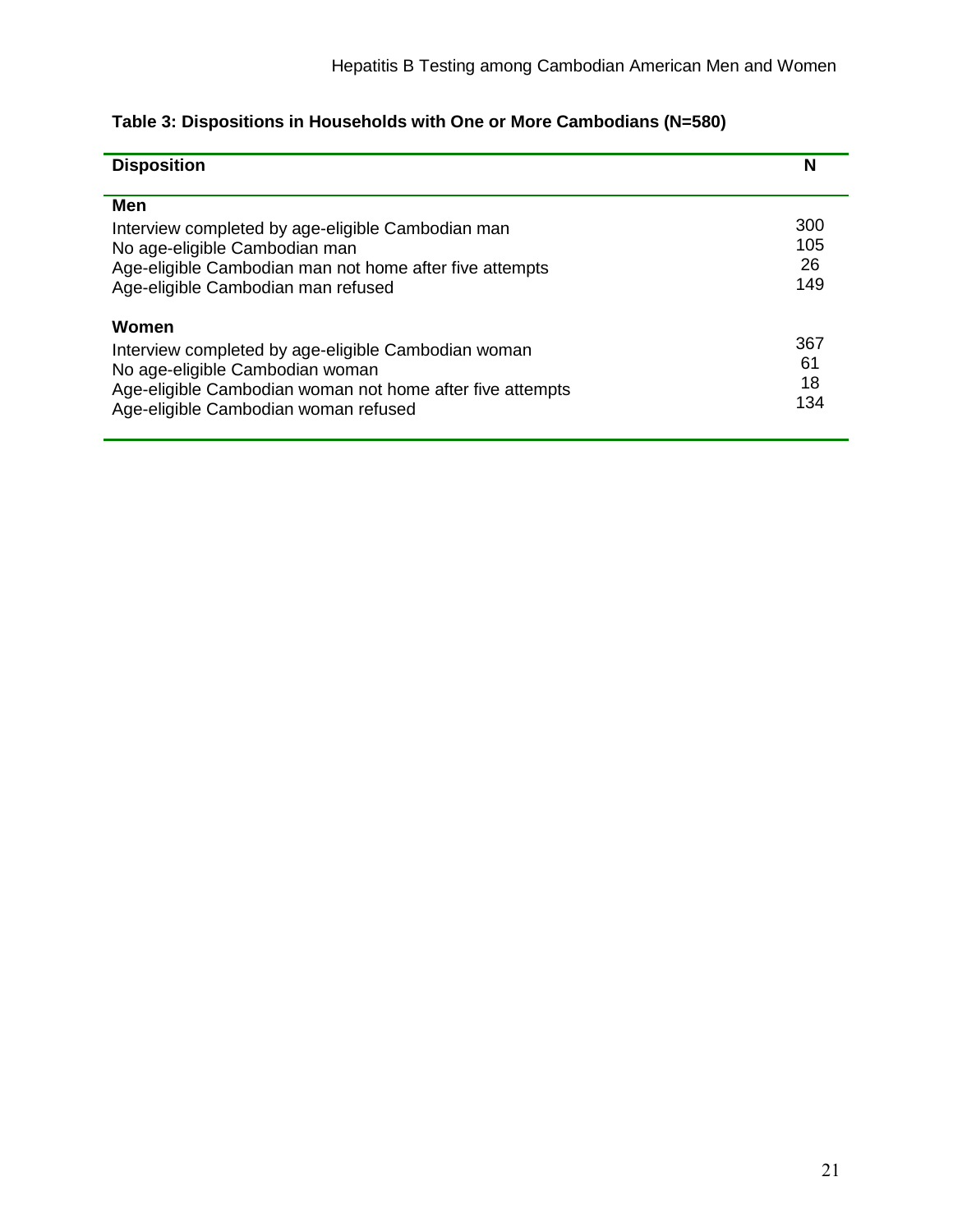<u> 1989 - Johann Stein, mars an deus Amerikaansk kommunister (\* 1958)</u>

| Variable                                                                                               | Men<br>$N = 300$<br>$n$ (%)     | Women<br>$N = 367$<br>$n$ (%)   | p-value |
|--------------------------------------------------------------------------------------------------------|---------------------------------|---------------------------------|---------|
| Demographic<br>Age (years)                                                                             |                                 |                                 |         |
| $35$<br>$35 - 49$<br>$\geq 50$                                                                         | 58 (19)<br>128 (43)<br>113 (38) | 91(25)<br>134 (37)<br>140 (38)  | 0.13    |
| Education (years)<br><7<br>$7 - 11$<br>$\geq$ 12                                                       | 78 (26)<br>60(20)<br>158 (53)   | 148 (41)<br>94 (26)<br>121 (33) | < 0.001 |
| Income $(\$)$<br>$<$ 30,000<br>≥30,000<br>Unknown                                                      | 69 (23)<br>184 (61)<br>47 (16)  | 127 (35)<br>171(47)<br>68 (19)  | < 0.001 |
| <b>Marital status</b><br><b>Currently married</b><br>Previously married<br>Never married               | 221 (74)<br>26(9)<br>53 (18)    | 256 (70)<br>67(18)<br>43 (12)   | < 0.001 |
| <b>Employment status</b><br>Employed full-time<br>Employed part-time<br>Not employed                   | 179 (60)<br>32(11)<br>89 (30)   | 181 (49)<br>57 (16)<br>129 (35) | 0.02    |
| <b>Acculturation</b><br><b>Birthplace</b><br>Cambodia<br><b>Thailand or Vietnam</b><br>US              | 261 (87)<br>19(6)<br>20(7)      | 329 (90)<br>17(5)<br>20(5)      | 0.43    |
| Proportion of life in US (%)<br>$<$ 25<br>$25 - 49$<br>$\geq 50$                                       | 30(10)<br>87 (29)<br>182 (61)   | 66 (18)<br>119 (33)<br>180 (49) | < 0.001 |
| English language proficiency<br>Speaks fluently or well<br>Speaks so so<br>Speaks poorly or not at all | 85 (28)<br>148 (49)<br>67(22)   | 77(21)<br>118 (32)<br>172 (47)  | < 0.001 |

# **Table 4: Study Group Characteristics**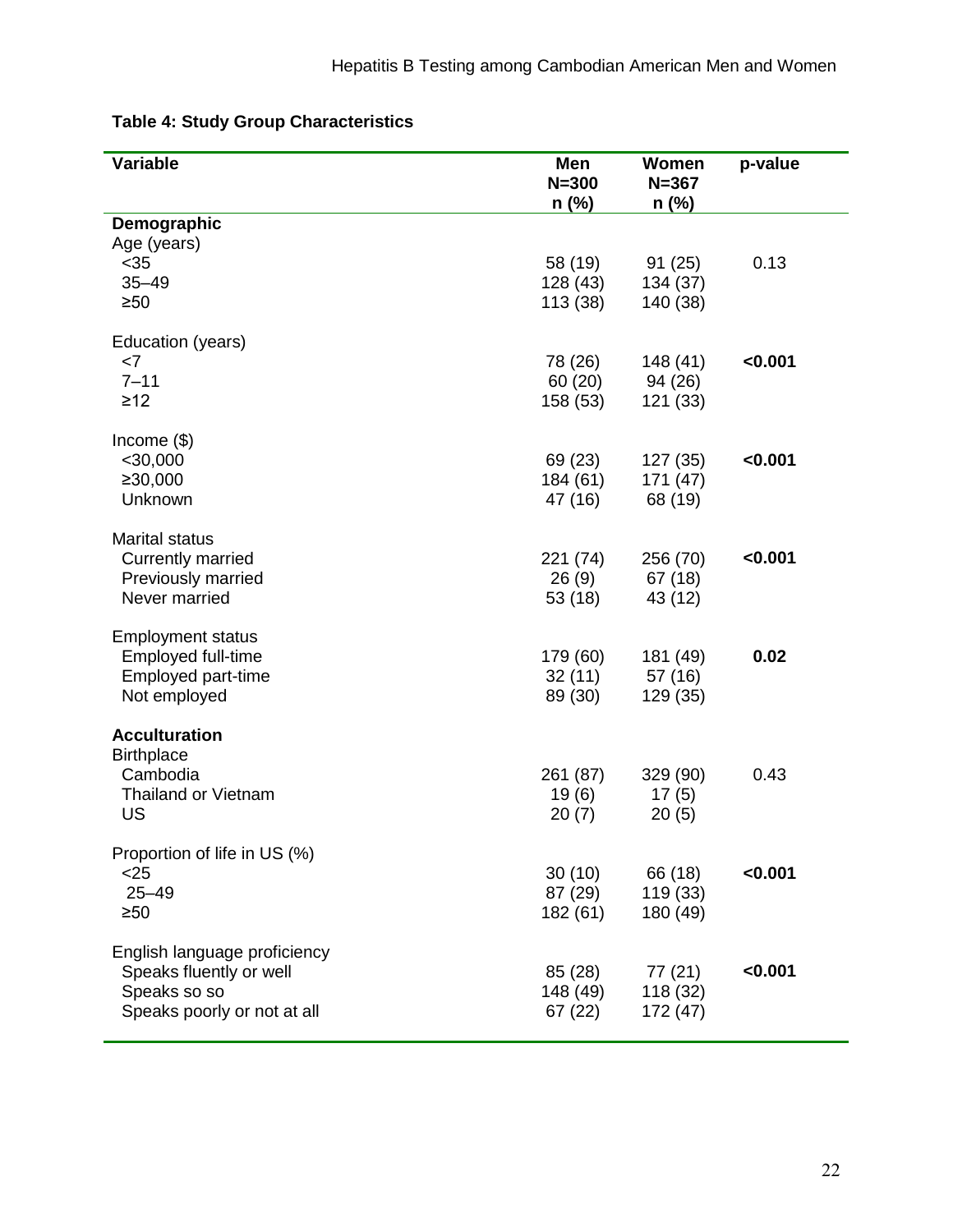|  |  | Table 4: Study Group Characteristics (continued) |  |
|--|--|--------------------------------------------------|--|
|--|--|--------------------------------------------------|--|

| Variable                                                             | Men<br>$N = 300$<br>$n$ (%) | Women<br>$N = 367$<br>$n$ (%) | p-value |
|----------------------------------------------------------------------|-----------------------------|-------------------------------|---------|
| <b>Health Care Factors</b>                                           |                             |                               |         |
| <b>Health insurance</b>                                              |                             |                               |         |
| Yes                                                                  | 184 (62)                    | 270 (74)                      | < 0.001 |
| <b>No</b>                                                            | 115 (38)                    | 97 (26)                       |         |
| Regular source of care                                               |                             |                               |         |
| Yes                                                                  | 215 (72)                    | 328 (89)                      | < 0.001 |
| <b>No</b>                                                            | 85 (28)                     | 39(11)                        |         |
| Regular provider                                                     |                             |                               |         |
| Yes                                                                  | 194 (65)                    | 284 (77)                      | < 0.001 |
| <b>No</b>                                                            | 105(35)                     | 83 (23)                       |         |
| Knowledge<br>HBV can be spread during childbirth<br>Yes<br><b>No</b> | 211 (70)<br>89 (30)         | 250 (68)<br>117 (32)          | 0.50    |
| HBV can be spread during sexual intercourse                          |                             |                               |         |
| Yes                                                                  | 225(75)                     | 254 (69)                      | 0.08    |
| <b>No</b>                                                            | 75 (25)                     | 113(31)                       |         |
| HBV can be spread by sharing razors<br>Yes<br><b>No</b>              | 247 (82)<br>53(18)          | 286 (78)<br>81 (22)           | 0.14    |
| HBV can be spread by someone who looks<br>and feels healthy          |                             |                               |         |
| Yes                                                                  | 233 (78)                    | 256 (70)                      | 0.02    |
| <b>No</b>                                                            | 67 (22)                     | 110 (30)                      |         |
|                                                                      |                             |                               |         |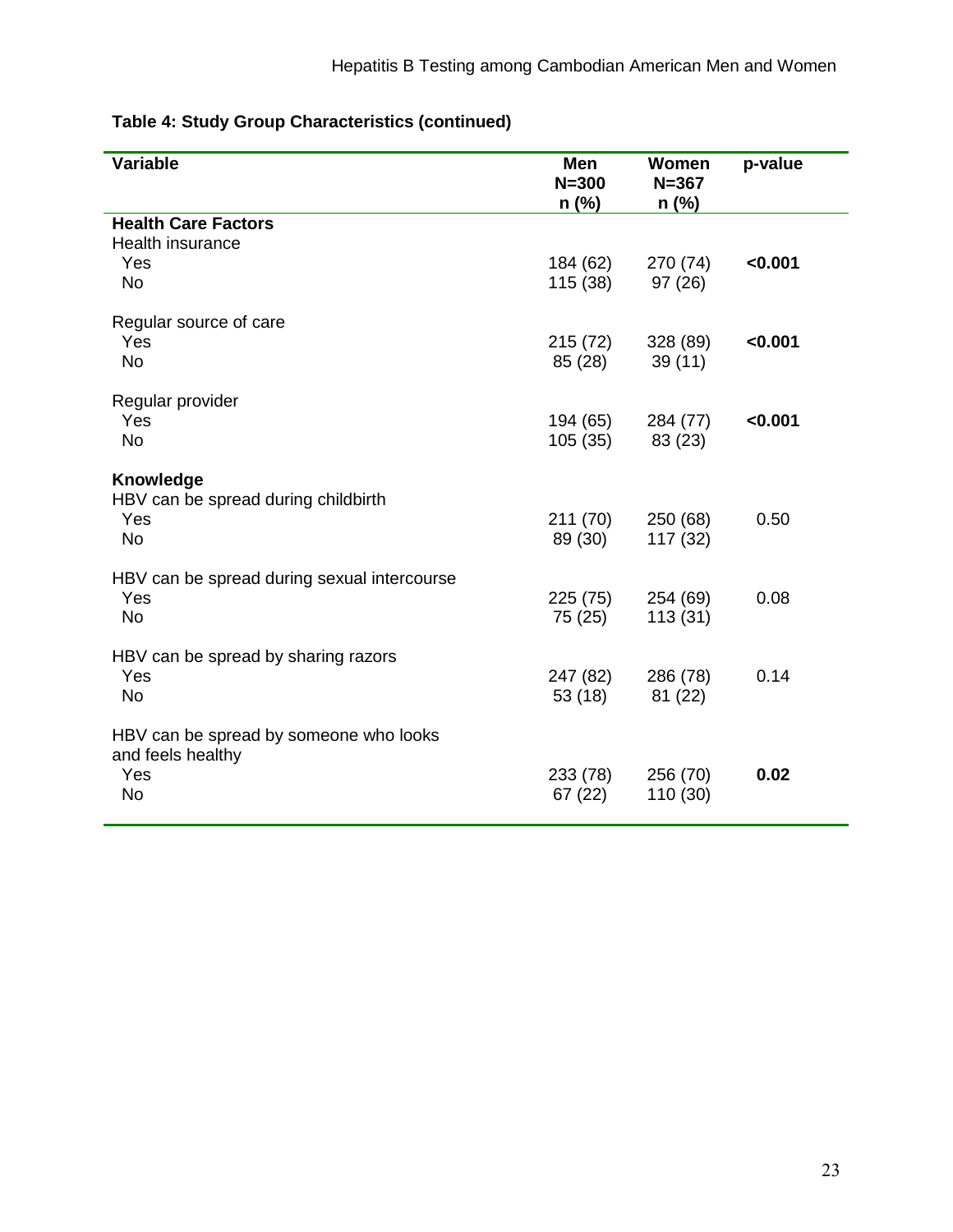| Variable                                                                                            | <b>Men</b><br>$N = 300$<br>$n$ (%) | Women<br>$N = 367$<br>$n$ (%) | p-value |
|-----------------------------------------------------------------------------------------------------|------------------------------------|-------------------------------|---------|
| <b>Health Beliefs</b><br>Cambodians are more likely to be infected with HBV<br>than whites          |                                    |                               |         |
| Yes<br><b>No</b>                                                                                    | 72 (24)<br>224 (76)                | 82 (22)<br>284 (78)           | 0.52    |
| People can be infected with HBV for life<br>Yes<br><b>No</b>                                        | 185 (62)<br>115 (38)               | 199 (54)<br>168 (46)          | 0.04    |
| HBV can cause liver cancer<br>Yes<br><b>No</b>                                                      | 229 (76)<br>71 (24)                | 262 (71)<br>105(29)           | 0.15    |
| There is treatment for HBV<br>Yes<br><b>No</b>                                                      | 198 (66)<br>102 (34)               | 245 (67)<br>122 (33)          | 0.88    |
| <b>Communications with Others</b><br>Family member(s) had suggested HBV testing<br>Yes<br><b>No</b> | 59 (20)<br>241 (80)                | 68 (19)<br>298 (81)           | 0.72    |
| Friend(s) had suggested HBV testing<br>Yes<br><b>No</b>                                             | 32(11)<br>268 (89)                 | 52(14)<br>315 (86)            | 0.14    |
| Employer had requested HBV testing<br>Yes<br><b>No</b>                                              | 27(9)<br>273 (91)                  | 30(8)<br>337 (92)             | 0.70    |
| Doctor had recommended HBV testing<br>Yes<br>No                                                     | 109 (36)<br>191 (64)               | 137 (37)<br>229 (63)          | 0.77    |
| Had asked doctor for HBV testing<br>Yes<br><b>No</b>                                                | 92(31)<br>208 (69)                 | 124 (34)<br>243 (66)          | 0.37    |

# **Table 4: Study Group Characteristics (continued)**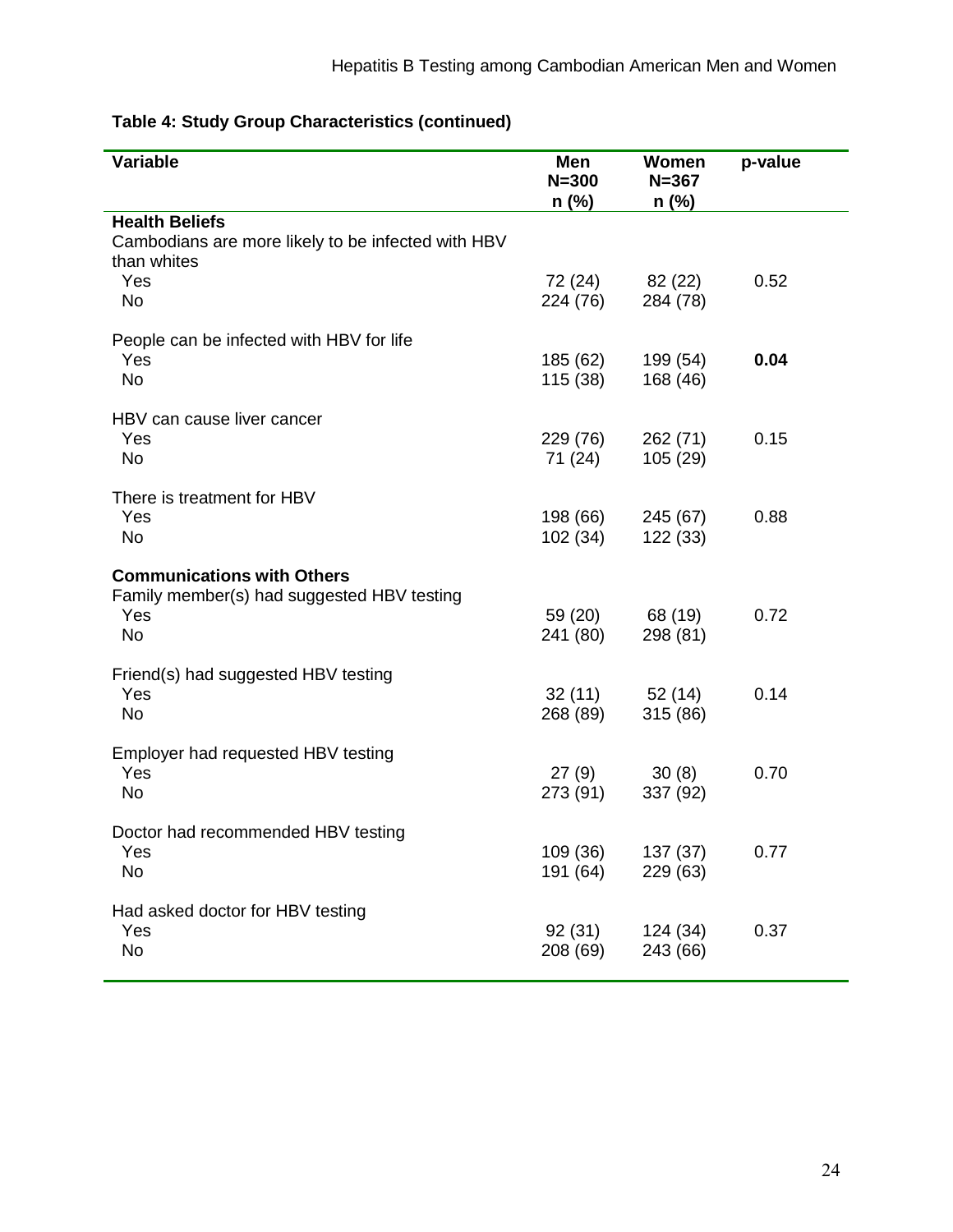|                              | Men      |         | Women    |         |
|------------------------------|----------|---------|----------|---------|
|                              | % Tested | p-value | % Tested | p-value |
| Demographic                  |          |         |          |         |
| Age (years)                  |          |         |          |         |
| $35$                         | 40       | 0.15    | 58       | 0.31    |
| $35 - 49$                    | 52       |         | 55       |         |
| $\geq 50$                    | 41       |         | 49       |         |
| Education (years)            |          |         |          |         |
| <7                           | 36       | 0.08    | 47       | 0.16    |
| $7 - 11$                     | 43       |         | 55       |         |
| $\geq$ 12                    | 51       |         | 59       |         |
| Income $(\$)$                |          |         |          |         |
| $<$ 30,000                   | 30       | 0.02    | 55       | 0.07    |
| ≥30,000                      | 51       |         | 57       |         |
| Unknown                      | 45       |         | 42       |         |
| <b>Marital status</b>        |          |         |          |         |
| <b>Currently married</b>     | 45       | 0.24    | 53       | 0.49    |
| Previously married           | 58       |         | 60       |         |
| Never married                | 38       |         | 49       |         |
| <b>Employment status</b>     |          |         |          |         |
| Employed full-time           | 50       | 0.06    | 54       | 0.98    |
| Employed part-time           | 44       |         | 53       |         |
| Not employed                 | 35       |         | 54       |         |
| <b>Acculturation</b>         |          |         |          |         |
| <b>Birthplace</b>            |          |         |          |         |
| Cambodia                     | 46       | 0.64    | 54       | 0.95    |
| <b>Thailand or Vietnam</b>   | 47       |         | 53       |         |
| <b>US</b>                    | 35       |         | 50       |         |
| Proportion of life in US (%) |          |         |          |         |
| $25$                         | 60       | 0.20    | 70       | 0.002   |
| $25 - 49$                    | 41       |         | 43       |         |
| $\geq 50$                    | 45       |         | 54       |         |
| English language proficiency |          |         |          |         |
| Speaks fluently or well      | 51       | 0.35    | 60       | 0.40    |
| Speaks so so                 | 45       |         | 54       |         |
| Speaks poorly or not at all  | 39       |         | 51       |         |
|                              |          |         |          |         |

## **Table 5: Bivariable Results**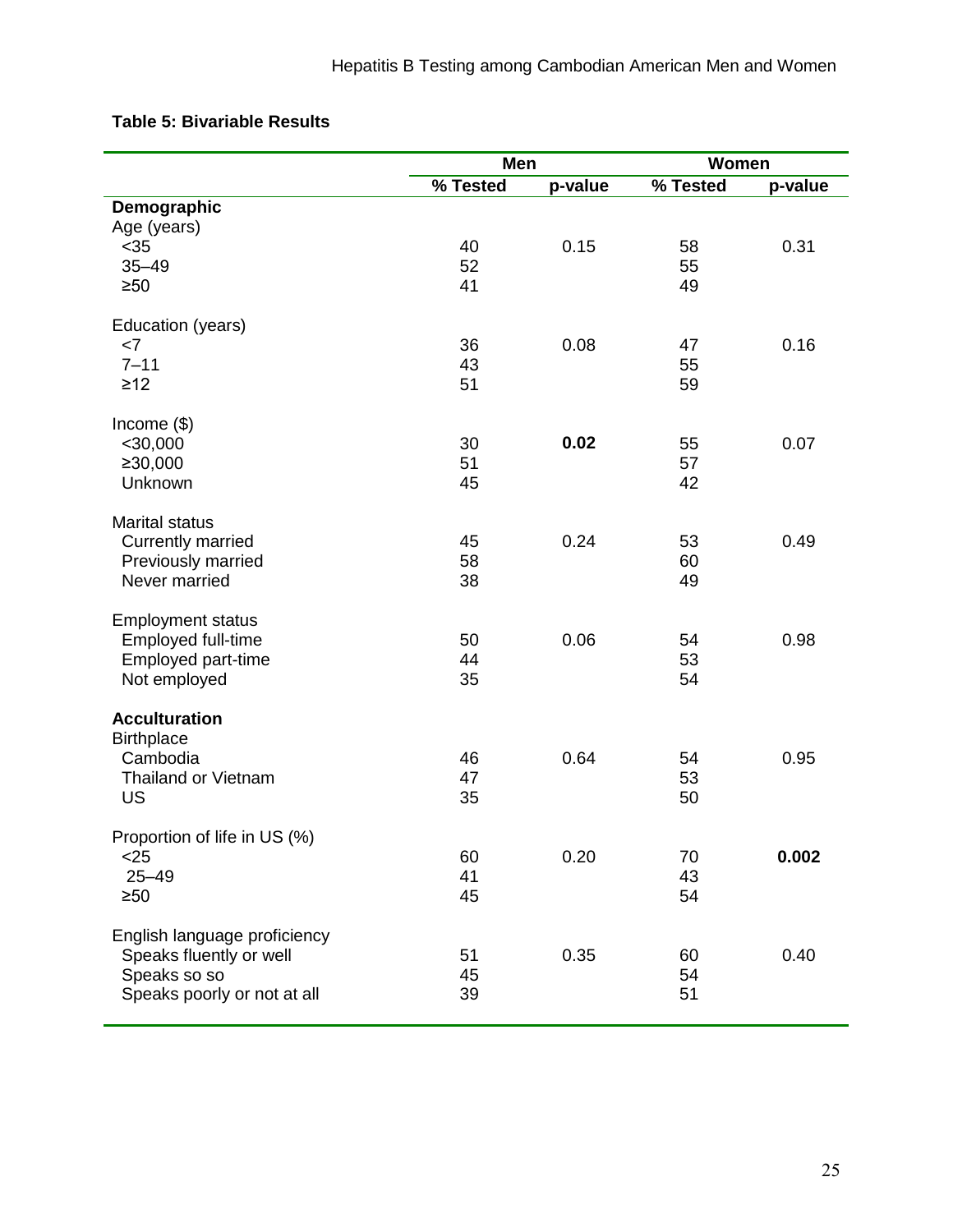|  | Table 5: Bivariable Results (continued) |  |
|--|-----------------------------------------|--|
|--|-----------------------------------------|--|

| <b>Variable</b>                                             | Men      |         | Women    |         |
|-------------------------------------------------------------|----------|---------|----------|---------|
|                                                             | % Tested | p-value | % Tested | p-value |
| <b>Health Care Factors</b>                                  |          |         |          |         |
| Health insurance                                            |          |         |          |         |
| Yes                                                         | 46       | 0.83    | 54       | 0.62    |
| <b>No</b>                                                   | 44       |         | 52       |         |
| Regular source of care                                      |          |         |          |         |
| Yes                                                         | 51       | 0.002   | 55       | 0.04    |
| <b>No</b>                                                   | 31       |         | 38       |         |
| Regular provider                                            |          |         |          |         |
| Yes                                                         | 51       | 0.01    | 58       | 0.002   |
| <b>No</b>                                                   | 35       |         | 39       |         |
| Knowledge                                                   |          |         |          |         |
| HBV can be spread during childbirth                         |          |         |          |         |
| Yes                                                         | 45       | 0.81    | 54       | 0.96    |
| <b>No</b>                                                   | 46       |         | 54       |         |
| HBV can be spread during sexual intercourse                 |          |         |          |         |
| Yes                                                         | 49       | 0.009   | 54       | 0.71    |
| <b>No</b>                                                   | 32       |         | 52       |         |
| HBV can be spread by sharing razors                         |          |         |          |         |
| Yes                                                         | 49       | 0.001   | 55       | 0.53    |
| <b>No</b>                                                   | 25       |         | 51       |         |
| HBV can be spread by someone who looks<br>and feels healthy |          |         |          |         |
| Yes                                                         | 52       | < 0.001 | 57       | 0.02    |
| No                                                          | 22       |         | 45       |         |
|                                                             |          |         |          |         |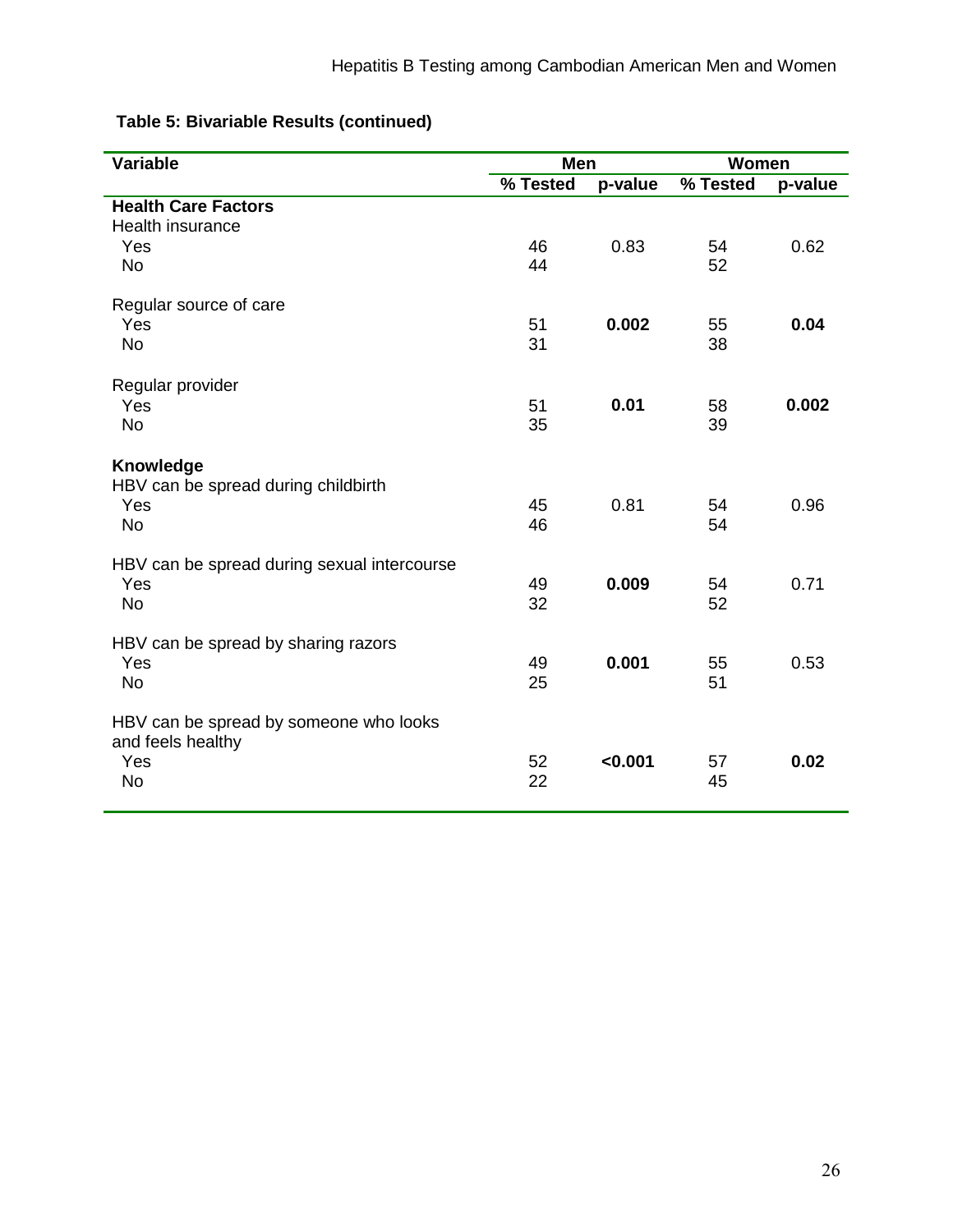| Variable                                                                                        | <b>Men</b> |         | Women    |         |
|-------------------------------------------------------------------------------------------------|------------|---------|----------|---------|
|                                                                                                 | % Tested   | p-value | % Tested | p-value |
| <b>Health Beliefs</b><br>Cambodians are more likely to be infected<br>with HBV than whites      |            |         |          |         |
| Yes<br>No                                                                                       | 49<br>44   | 0.47    | 60<br>52 | 0.22    |
| People can be infected with HBV for life<br>Yes<br>No                                           | 48<br>41   | 0.26    | 54<br>54 | 0.97    |
| HBV can cause liver cancer<br>Yes<br>No                                                         | 49<br>32   | 0.02    | 56<br>49 | 0.21    |
| There is treatment for HBV<br>Yes<br>No                                                         | 47<br>41   | 0.34    | 58<br>45 | 0.02    |
| <b>Communications with Others</b><br>Family member(s) had suggested HBV<br>testing<br>Yes<br>No | 66<br>40   | < 0.001 | 79<br>48 | < 0.001 |
| Friend(s) had suggested HBV testing<br>Yes<br>No                                                | 50<br>44   | 0.55    | 71<br>51 | 0.006   |
| Employer had requested HBV testing<br>Yes<br>No                                                 | 63<br>43   | 0.049   | 77<br>52 | 0.008   |
| Doctor had recommended HBV testing<br>Yes<br><b>No</b>                                          | 69<br>31   | < 0.001 | 80<br>38 | < 0.001 |
| Had asked doctor for HBV testing<br>Yes<br><b>No</b>                                            | 74<br>32   | < 0.001 | 85<br>37 | < 0.001 |

# **Table 5: Bivariable Results (continued)**